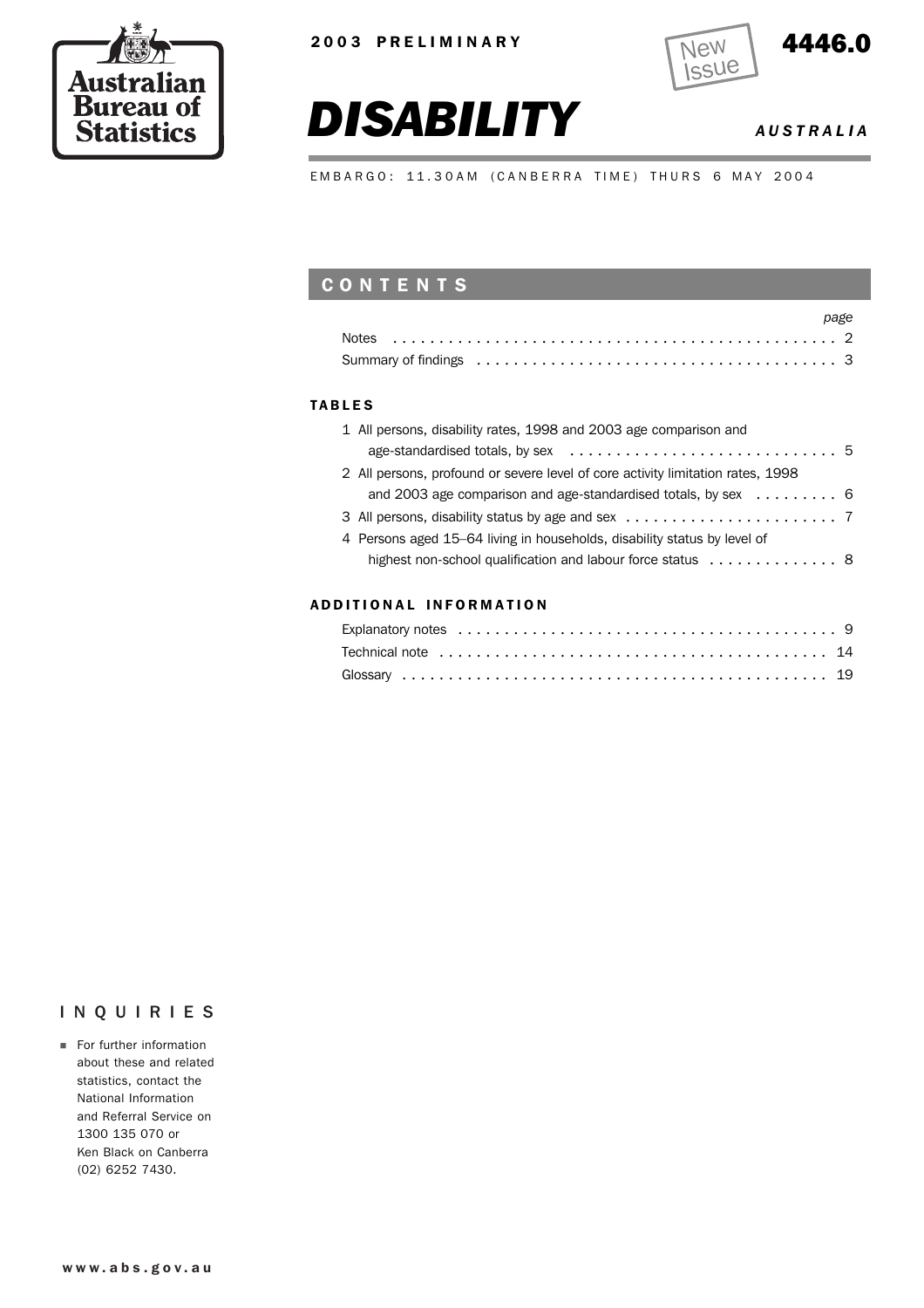# NOTES

| ABOUT THIS PUBLICATION              | This publication contains preliminary results on disability from the 2003 Survey of<br>Disability, Ageing and Carers. Final and more comprehensive results are expected to be<br>published in September 2004 in Disability, Ageing and Carers: Summary of Findings,<br>Australia, 2003 (cat. no 4430.0).                                                                                                                                                                                                                                                                                                                                                                                                                                                         |
|-------------------------------------|------------------------------------------------------------------------------------------------------------------------------------------------------------------------------------------------------------------------------------------------------------------------------------------------------------------------------------------------------------------------------------------------------------------------------------------------------------------------------------------------------------------------------------------------------------------------------------------------------------------------------------------------------------------------------------------------------------------------------------------------------------------|
|                                     | The statistics shown in this publication provide a summary of disability prevalence in<br>Australia. As the results are preliminary they may be subject to change as further<br>processing of the data is undertaken.                                                                                                                                                                                                                                                                                                                                                                                                                                                                                                                                            |
| ROUNDING                            | As estimates have been rounded, discrepancies may occur between sums of the<br>component items and totals.                                                                                                                                                                                                                                                                                                                                                                                                                                                                                                                                                                                                                                                       |
| INTERPRETATION OF<br><b>RESULTS</b> | As the estimates in this publication are based on a sample, differences over time and<br>between sub-populations may or may not be statistically significant. That is, for some of<br>the statistics presented in this publication that may be different for different<br>sub-populations or time periods presented, the size of the associated sampling errors<br>means that it cannot be stated with any confidence that the estimates represent any real<br>difference between the sub-populations or time periods. For further information on<br>sampling error see the Technical note at the end of this publication. Standard errors for<br>the original estimates contained in this publication are in tables T1, T2, T3 and T4 of the<br>Technical note. |
|                                     | Changes in the proportion of the population in cared accomodation between 1998 and<br>2003 may have had an impact on disability status, particularly for older age groups. For<br>further information on this issue and other factors that may affect interpretation of<br>results see paragraphs 37-44 of the Explanatory Notes on page 12.                                                                                                                                                                                                                                                                                                                                                                                                                     |
| ACKNOWLEDGMENTS                     | ABS surveys draw extensively on information provided freely by individuals, businesses,<br>governments and other organisations. Their continued cooperation is very much<br>appreciated; without it, the wide range of statistics published by the ABS would not be<br>available. Information received by the ABS is treated in strict confidence as required by<br>the Census and Statistics ACT 1905.                                                                                                                                                                                                                                                                                                                                                          |
| ABBREVIATIONS                       | Australian Bureau of Statistics<br>ABS<br>Australian Bureau of Statistics Classification of Qualifications<br>ABSCO<br>Australian Standard Classification of Education<br><b>ASCED</b><br>Confidentialised Unit Record File<br><b>CURF</b><br>International Classification of Diseases 10th Revision<br>$ICD-10$<br>relative standard error<br><b>RSE</b><br>Survey of Disability, Ageing and Carers<br>SDAC<br>standard error<br>SЕ                                                                                                                                                                                                                                                                                                                             |

Dennis Trewin Australian Statistician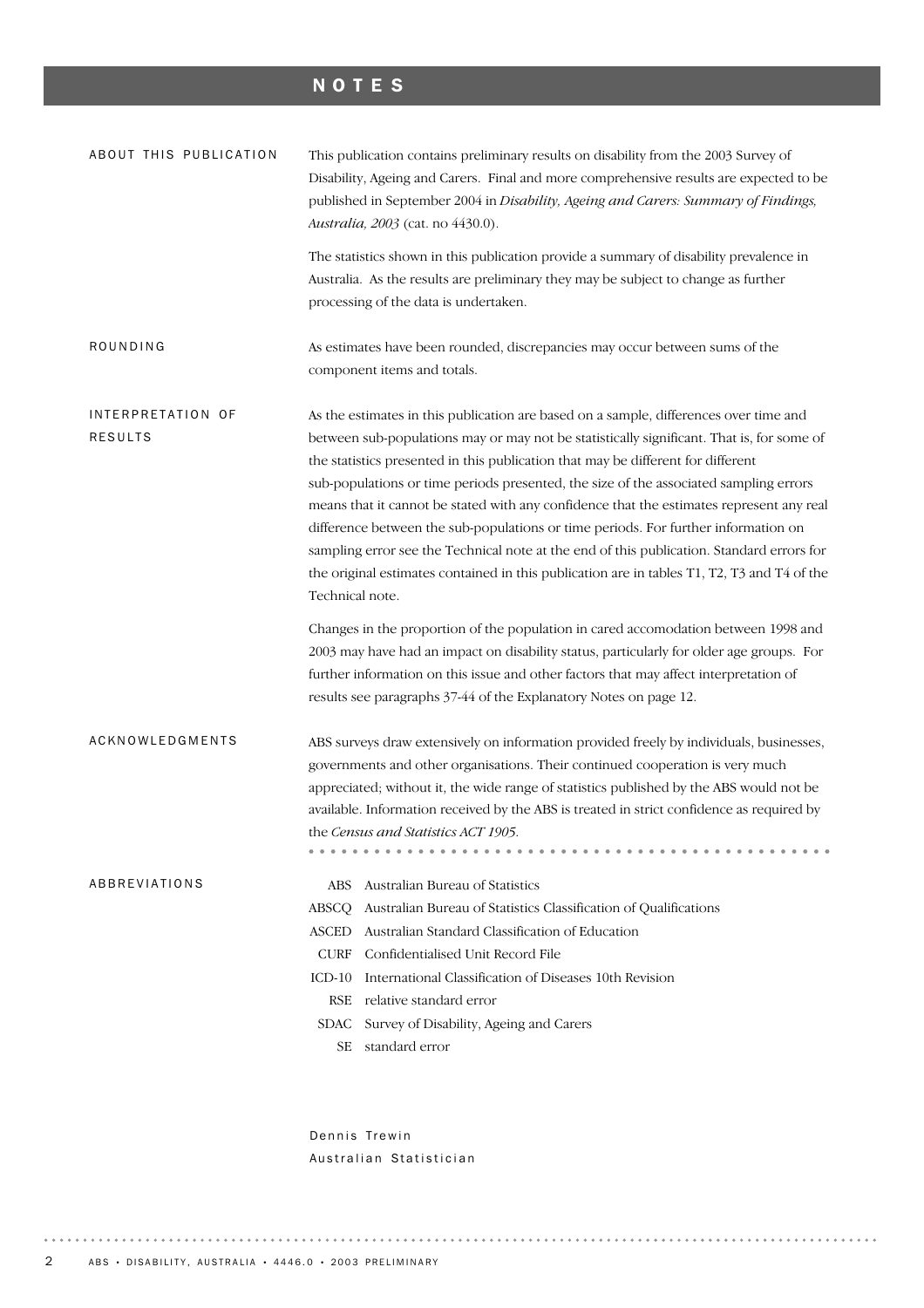### SUMMARY OF FINDINGS

This publication focuses on preliminary results relating to disability from the 2003 Survey of Disability, Ageing and Carers (SDAC). Final survey data, with more detail and a wider range of variables is expected to be released in September 2004. The publication also includes some comparisons with results from the previous survey in 1998. INTRODUCTION

The 2003 SDAC estimates that one in five Australians (3,951,000 or 20%) had a disability. This rate was the same for males and females. The rate increased with age, reaching 81% for those aged 85 years and over. The age-standardised disability rates for total males, females and persons showed little change between 1998 and 2003 and the pattern across age groups was very similar in these two years. DISABILITY RATES

> The 2003 SDAC found that one in seventeen people (5.9%) had a profound or severe level of core activity limitation (i.e. they needed help with one or more self-care, mobility or communication activities), a slightly smaller proportion than in 1998  $(6.4%)$ . However, the rate for persons aged 85 years and over dropped more substantially, from 65% in 1998 to 54% in 2003, with the decrease more marked for males than females.

The pattern of prevalence of profound or severe level of core activity limitation differed across age groups from that of the overall disability population. There was a gradual increase in the rate for age groups 0–4 years (2.8%) through to 65–69 years (9.4%) but it then increased sharply to 54% of those aged 85 years and over. This contrasted with the overall disability rate which increased steadily from 4% of 0–4 year olds to 41% of 65–69 year olds and 81% of those aged 85 years and over.



#### ALL PERSONS, DISABILITY STATUS, 1998 AND 2003

#### EDUCATION

People with a disability were less likely to have completed a higher educational qualification than those without a disability. In 2003, one in five people aged 15–64 years living in households who had no disability had completed a bachelor degree or higher, compared to one in eight people (13%) with a disability.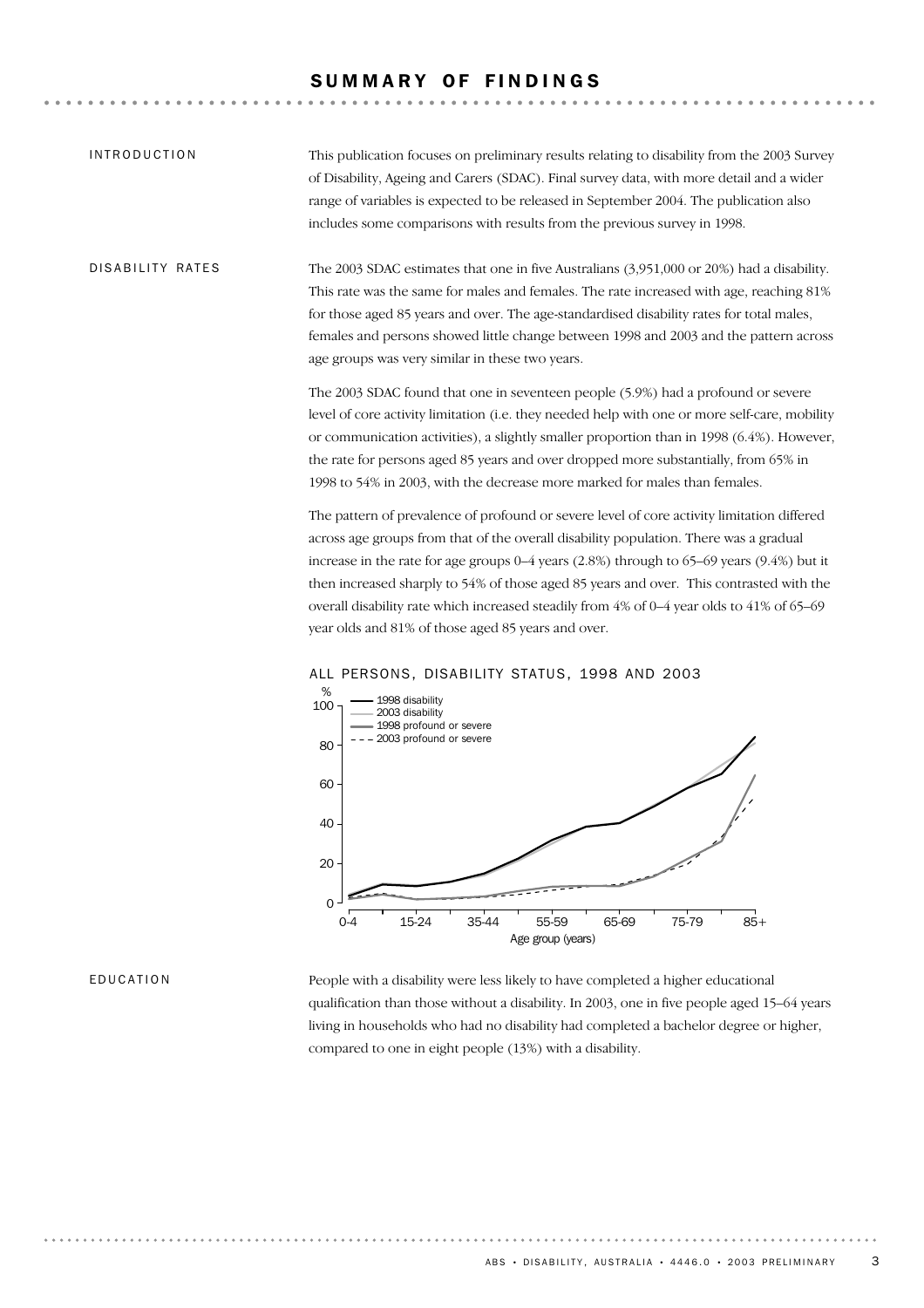# S U M M A R Y O F F I N D I N G S *continued*

EMPLOYMENT

Employment-related findings, for people aged 15–64 years living in households, from the 2003 SDAC include:

- ! those with a profound level of core activity limitation had a much lower labour force participation rate (15%) than people without a disability (81%)
- $\blacksquare$  people with a disability had a higher unemployment rate (8.6%) than those without a disability (5.0%)
- ! people with a disability who were employed were more likely to work in a part-time job (37%) than those who were employed and did not have a disability (29%).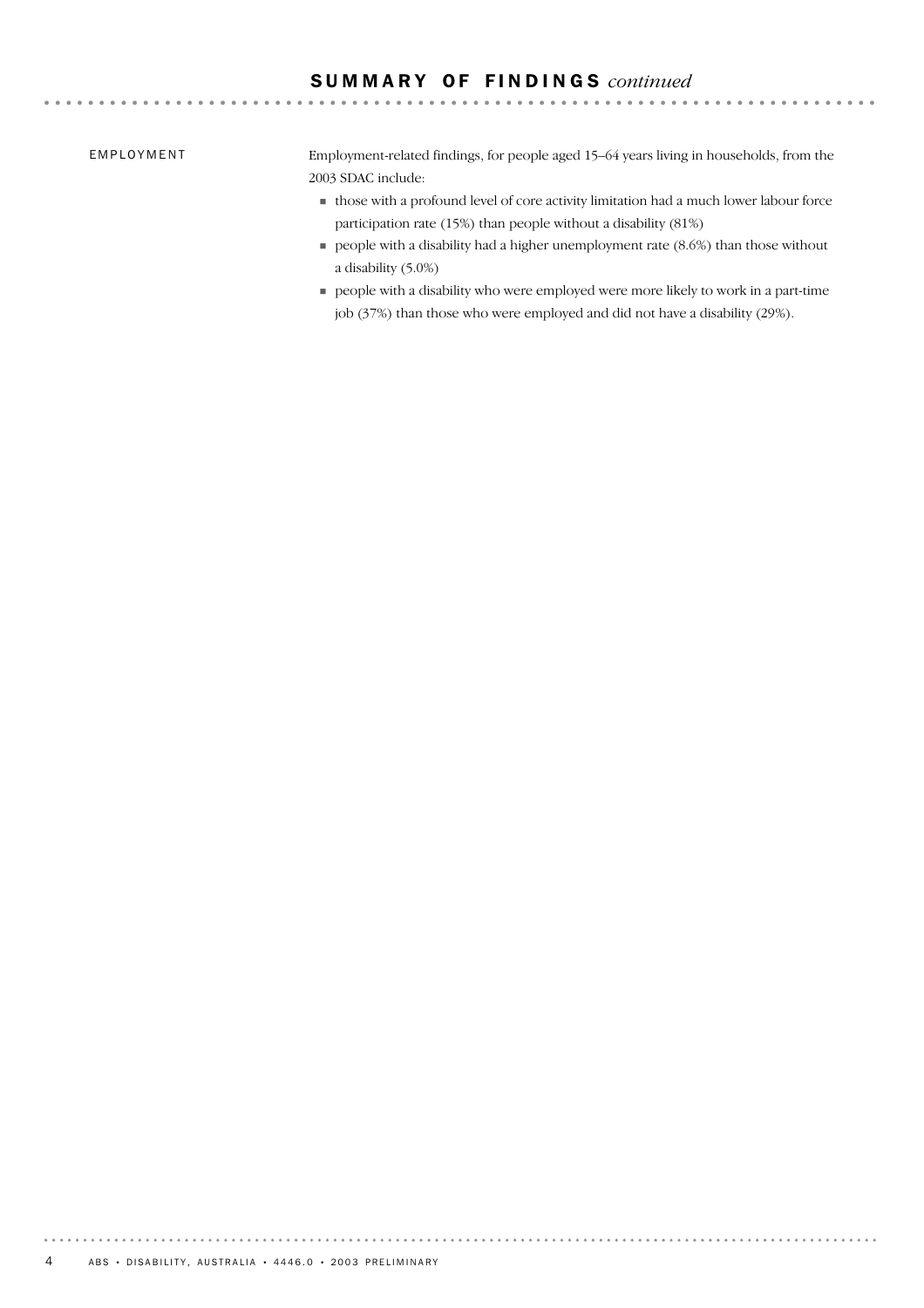#### 

|                                                    | 1998   |         |         | 2003   |         |         |
|----------------------------------------------------|--------|---------|---------|--------|---------|---------|
|                                                    | Males  | Females | Persons | Males  | Females | Persons |
| Age group (years)                                  | %      | %       | %       | %      | %       | %       |
|                                                    |        |         |         |        |         |         |
| $0 - 4$                                            | 4.6    | 2.8     | 3.7     | 4.7    | 3.9     | 4.3     |
| $5 - 14$                                           | 12.1   | 6.7     | 9.5     | 12.4   | 7.5     | 10.0    |
| $15 - 24$                                          | 9.5    | 7.7     | 8.6     | 8.9    | 9.0     | 9.0     |
| $25 - 34$                                          | 11.5   | 9.8     | 10.7    | 11.7   | 9.7     | 10.7    |
| $35 - 44$                                          | 15.7   | 14.6    | 15.1    | 14.5   | 13.9    | 14.2    |
| 45-54                                              | 22.3   | 22.8    | 22.6    | 21.6   | 21.5    | 21.6    |
| $55 - 59$                                          | 31.7   | 32.3    | 32.0    | 28.7   | 31.9    | 30.3    |
| $60 - 64$                                          | 42.0   | 35.5    | 38.7    | 40.6   | 37.1    | 38.9    |
| 65-69                                              | 43.4   | 37.6    | 40.4    | 42.6   | 38.6    | 40.6    |
| $70 - 74$                                          | 51.1   | 47.3    | 49.0    | 49.4   | 49.7    | 49.6    |
| $75 - 79$                                          | 60.9   | 56.6    | 58.4    | 59.9   | 57.2    | 58.4    |
| 80-84                                              | 63.4   | 66.8    | 65.5    | 72.8   | 67.9    | 70.0    |
| 85 and over                                        | 84.3   | 84.2    | 84.2    | 79.0   | 81.8    | 81.0    |
| <b>Total</b>                                       | 19.6   | 19.1    | 19.3    | 19.8   | 20.0    | 19.9    |
| Total, age<br>standardised(c)                      | 20.3   | 19.3    | 19.9    | 19.8   | 20.0    | 19.9    |
| <b>Total persons with</b><br>a disability<br>(000) | 1821.1 | 1 789.2 | 3 610.3 | 1956.3 | 1994.6  | 3951.0  |
|                                                    |        |         |         |        |         |         |

(a) Refer to Table 3 for total number of persons in each age category.

(b) Differences over time and between sub-populations may or may not be statistically significant. For example, the diffference between the age-standardised 1998 and the 2003 total males disability rates (20.3 and 19.8 respectively) is not statistically significant. For further detail refer to the Technical note.

(c) 1998 and 2003 SDAC data age standardised to the 2003 SDAC population age structure.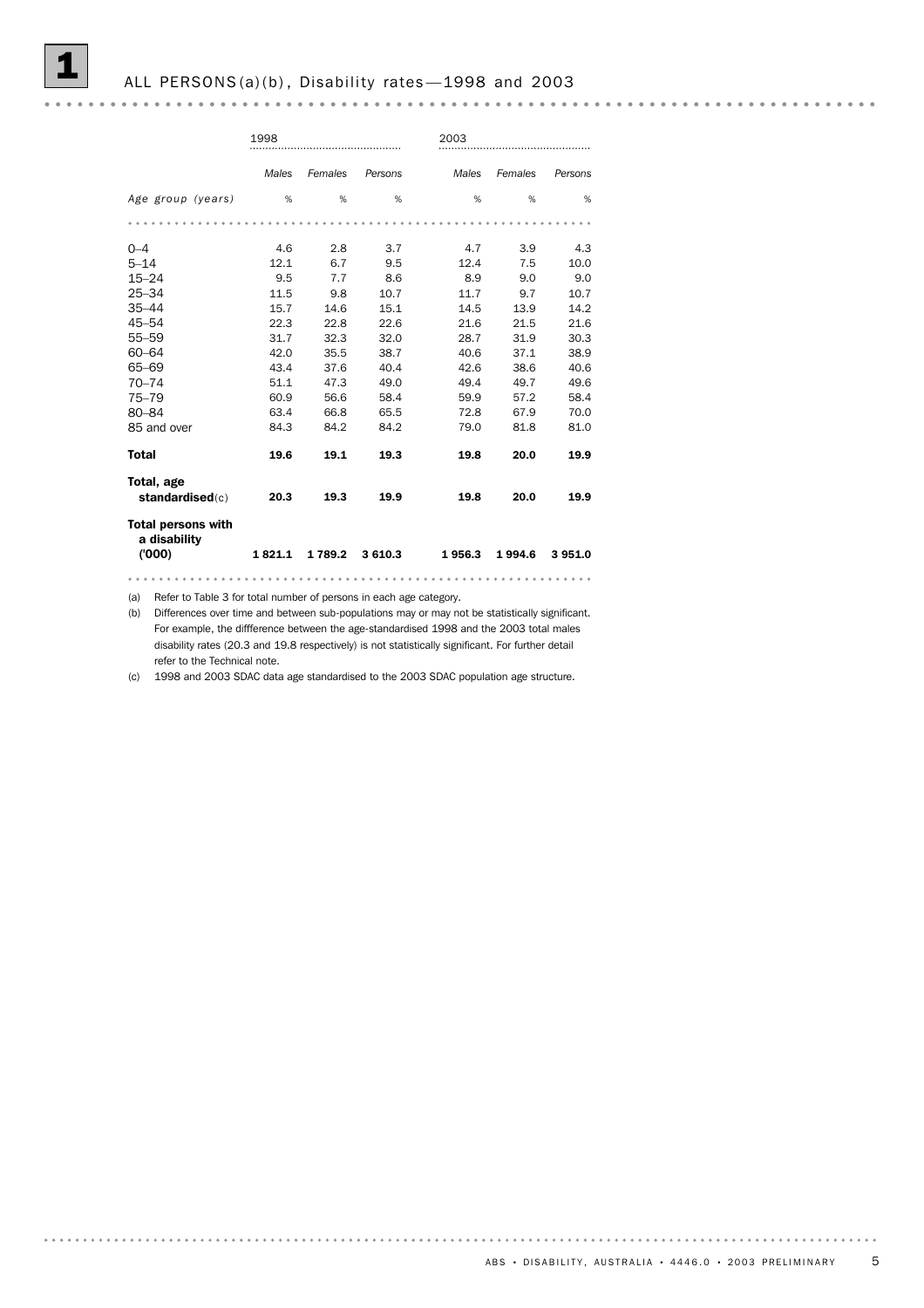#### 2 ALL PERSONS (a)(b) , Profound or severe core activity limitation rates(c) —1998 and 2003

| activity                                                  |            |               |            |            |            |            |
|-----------------------------------------------------------|------------|---------------|------------|------------|------------|------------|
| <b>Total persons with</b><br>a profound or<br>severe core |            |               |            |            |            |            |
| Total, age<br>standardised(d)                             | 5.7        | 7.1           | 6.4        | 5.1        | 6.7        | 5.9        |
| <b>Total</b>                                              | 5.4        | 6.7           | 6.1        | 5.1        | 6.7        | 5.9        |
| 85 and over                                               | 56.0       | 68.8          | 64.9       | 40.8       | 59.8       | 54.1       |
| 80-84                                                     | 24.3       | 35.6          | 31.3       | 25.4       | 39.1       | 33.5       |
| $75 - 79$                                                 | 19.0       | 24.9          | 22.3       | 17.9       | 21.4       | 19.8       |
| $70 - 74$                                                 | 11.8       | 15.0          | 13.5       | 11.5       | 16.7       | 14.2       |
| 65-69                                                     | 7.8        | 9.2           | 8.5        | 8.9        | 10.0       | 9.4        |
| $60 - 64$                                                 | 8.3        | 9.3           | 8.8        | 7.4        | 9.2        | 8.3        |
| $55 - 59$                                                 | 8.8        | 7.9           | 8.4        | 5.6        | 7.5        | 6.5        |
| 45-54                                                     | 5.5        | 6.7           | 6.1        | 3.7        | 5.0        | 4.4        |
| $35 - 44$                                                 | 3.0        | 4.0           | 3.5        | 2.7        | 3.2        | 3.0        |
| $25 - 34$                                                 | 2.5        | 2.5           | 2.5        | 2.1        | 2.1        | 2.1        |
| $15 - 24$                                                 | 2.1        | 1.7           | 1.9        | 2.1        | 1.9        | 2.0        |
| $0 - 4$<br>$5 - 14$                                       | 3.1<br>5.7 | $*1.3$<br>3.1 | 2.2<br>4.4 | 3.2<br>6.4 | 2.4<br>3.3 | 2.8<br>4.9 |
|                                                           |            |               |            |            |            |            |
| Age group (years)                                         | %          | %             | %          | %          | %          | %          |
|                                                           | Males      | Females       | Persons    | Males      | Females    | Persons    |
|                                                           | 1998       |               |            | 2003       |            |            |

\* estimate has a relative standard error of 25% to 50% and should be used with caution

(a) Refer to Table 3 for total number of persons in each age category.

(b) Differences over time and between sub-populations may or may not be statistically significant. For example, the difference between the age-standardised 1998 and the 2003 rates for total females with a profound or severe level of core activity limitation (7.1 and 6.7 respectively) is not statistically significant. For further detail refer to the Technical note.

(c) Core activities comprise communication, mobility and self care.

(d) 1998 and 2003 SDAC data age-standardised to the 2003 SDAC population age structure.

. . . . . . . .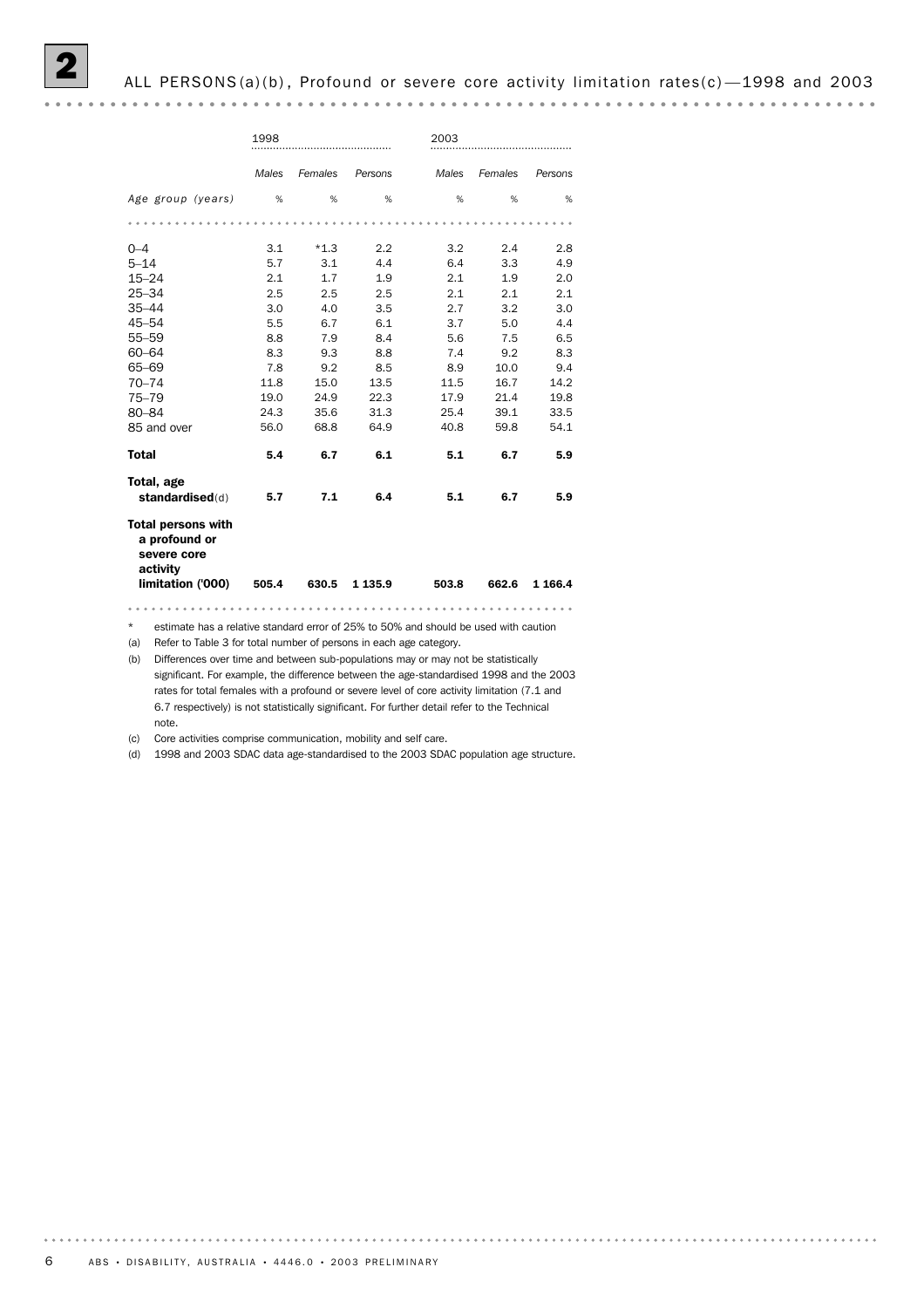# ALL PERSONS(a), Disability status by age

|                        | Profound                                                                                | Severe core               | Moderate                       | Mild core                 |                                       | Schooling or All with specific |                                                                                                                                                   | No                     |                       |
|------------------------|-----------------------------------------------------------------------------------------|---------------------------|--------------------------------|---------------------------|---------------------------------------|--------------------------------|---------------------------------------------------------------------------------------------------------------------------------------------------|------------------------|-----------------------|
|                        | core activity<br>limitation(b)                                                          | activity<br>limitation(b) | core activity<br>limitation(b) | activity<br>limitation(b) | employment<br>restriction             | restrictions or<br>limits(c)   | All with<br>disability(d)                                                                                                                         | reported<br>disability | Total                 |
|                        | '000                                                                                    | '000                      | '000                           | '000                      | '000                                  | '000                           | '000                                                                                                                                              | '000                   | '000                  |
|                        |                                                                                         |                           |                                |                           | MALES                                 |                                |                                                                                                                                                   |                        |                       |
| $0 - 4$                | 14.5                                                                                    | $*5.6$                    | $**1.0$                        |                           | $\sim$ $\sim$                         | 21.1                           | 29.7                                                                                                                                              | 608.0                  | 637.6                 |
| $5 - 14$               | 38.3                                                                                    | 49.0                      | $*9.5$                         | 27.3                      | 130.2                                 | 146.3                          | 169.1                                                                                                                                             | 1 1 9 4 . 1            | 1 3 6 3 . 3           |
| $15 - 24$              | $*13.4$                                                                                 | 17.0                      | $*8.1$                         | 27.7                      | 88.1                                  | 97.4                           | 127.2                                                                                                                                             | 1 3 0 3.4              | 1 4 3 0.6             |
| $25 - 34$              | $*11.3$                                                                                 | 20.5                      | 20.8                           | 34.4                      | 121.0                                 | 131.3                          | 174.2                                                                                                                                             | 1 3 1 0.9              | 1 4 8 5.1             |
| $35 - 44$              | $*14.8$                                                                                 | 25.2                      | 40.3                           | 43.7                      | 142.9                                 | 167.1                          | 214.0                                                                                                                                             | 1 2 6 3 . 0            | 1 477.0               |
| $45 - 54$              | 14.7                                                                                    | 35.6                      | 65.8                           | 83.1                      | 213.0                                 | 245.2                          | 291.1                                                                                                                                             | 1 0 58.2               | 1 3 4 9 . 3           |
| $55 - 59$              | 6.7                                                                                     | 26.0                      | 45.1                           | 51.2                      | 129.0                                 | 147.9                          | 166.7                                                                                                                                             | 414.3                  | 581.0                 |
| $60 - 64$              | 8.3                                                                                     | 23.2                      | 40.4                           | 58.8                      | 119.2                                 | 148.5                          | 174.1                                                                                                                                             | 254.4                  | 428.4                 |
| 65-69                  | 12.0                                                                                    | 18.7                      | 30.3                           | 54.4                      | $\sim$ $\sim$                         | 115.3                          | 147.2                                                                                                                                             | 198.2                  | 345.4                 |
| $70 - 74$<br>$75 - 79$ | 15.6<br>28.0                                                                            | 18.4<br>13.7              | 33.7<br>22.7                   | 56.4<br>62.1              | $\ddotsc$                             | 124.1<br>126.4                 | 145.8<br>139.3                                                                                                                                    | 149.1<br>93.2          | 295.0<br>232.5        |
| 80-84                  | 23.1                                                                                    | 15.8                      | 24.6                           | 39.9                      | $\ddot{\phantom{a}}$<br>$\sim$ $\sim$ | 103.4                          | 111.6                                                                                                                                             | 41.6                   | 153.2                 |
| 85 and                 |                                                                                         |                           |                                |                           |                                       |                                |                                                                                                                                                   |                        |                       |
| over                   | 25.2                                                                                    | 9.1                       | 9.1                            | 21.5                      | $\sim$ $\sim$                         | 64.9                           | 66.3                                                                                                                                              | 17.7                   | 84.0                  |
| Total                  | 225.8                                                                                   | 278.0                     | 351.3                          | 560.4                     | 943.4                                 | 1 638.9                        | 1956.3                                                                                                                                            | 7 906.0                | 9862.3                |
|                        |                                                                                         |                           |                                |                           |                                       |                                |                                                                                                                                                   |                        |                       |
|                        |                                                                                         |                           |                                |                           | <b>FEMALES</b>                        |                                |                                                                                                                                                   |                        |                       |
| $0 - 4$                | $*7.7$                                                                                  | $*6.9$                    | $**1.4$                        | $*0.6$                    | $\sim$ $\sim$                         | 16.7                           | 23.8                                                                                                                                              | 582.1                  | 605.9                 |
| $5 - 14$               | 18.8                                                                                    | 23.3                      | $*3.4$                         | 14.3                      | 69.4                                  | 80.6                           | 97.3                                                                                                                                              | 1 1 96.6               | 1 2 9 3 . 9           |
| $15 - 24$              | $*10.7$                                                                                 | 15.0                      | 15.8                           | 26.9                      | 75.3                                  | 90.1                           | 124.1                                                                                                                                             | 1 2 5 2.5              | 1 376.6               |
| $25 - 34$              | 9.4                                                                                     | 21.1                      | 12.1                           | 31.1                      | 90.0                                  | 106.6                          | 142.0                                                                                                                                             | 1 3 2 7 .5             | 1 4 6 9.5             |
| $35 - 44$<br>45-54     | 8.3<br>24.2                                                                             | 39.0<br>43.6              | 39.7<br>75.4                   | 51.1<br>83.0              | 141.4<br>209.8                        | 172.2<br>255.7                 | 206.0                                                                                                                                             | 1 2 7 4 .0<br>1057.7   | 1 480.0<br>1 3 4 7 .9 |
| $55 - 59$              | 16.6                                                                                    | 25.6                      | 48.0                           | 57.8                      | 129.7                                 | 162.1                          | 290.2<br>179.7                                                                                                                                    | 383.4                  | 563.0                 |
| $60 - 64$              | 13.5                                                                                    | 25.3                      | 42.8                           | 50.7                      | 100.2                                 | 142.9                          | 157.0                                                                                                                                             | 266.1                  | 423.1                 |
| 65-69                  | 19.0                                                                                    | 16.5                      | 34.5                           | 43.1                      | $\ddotsc$                             | 113.0                          | 137.4                                                                                                                                             | 218.8                  | 356.2                 |
| $70 - 74$              | 25.4                                                                                    | 29.1                      | 43.3                           | 47.1                      | $\ddot{\phantom{a}}$                  | 144.9                          | 162.7                                                                                                                                             | 164.4                  | 327.1                 |
| $75 - 79$              | 40.2                                                                                    | 22.8                      | 34.9                           | 57.9                      | $\sim$ $\sim$                         | 155.7                          | 168.7                                                                                                                                             | 126.1                  | 294.8                 |
| 80-84                  | 56.5                                                                                    | 28.9                      | 20.4                           | 37.1                      | $\sim$ $\sim$                         | 142.9                          | 148.2                                                                                                                                             | 70.0                   | 218.1                 |
| 85 and                 |                                                                                         |                           |                                |                           |                                       |                                |                                                                                                                                                   |                        |                       |
| over                   | 92.3                                                                                    | 22.9                      | $*19.0$                        | 21.7                      | $\ddot{\phantom{0}}$                  | 155.8                          | 157.6                                                                                                                                             | 35.0                   | 192.5                 |
| Total                  | 342.5                                                                                   | 320.1                     | 390.7                          | 522.5                     | 815.7                                 | 1 739.3                        | 1994.6                                                                                                                                            | 7954.1                 | 9948.8                |
|                        | PERSONS                                                                                 |                           |                                |                           |                                       |                                |                                                                                                                                                   |                        |                       |
| $0 - 4$                | 22.3                                                                                    | $*12.6$                   | $*2.4$                         | $*0.6$                    |                                       | 37.8                           | 53.5                                                                                                                                              | 1 190.1                | 1 2 4 3 .5            |
| $5 - 14$               | 57.1                                                                                    | 72.3                      | 12.9                           | 41.6                      | 199.6                                 | 226.8                          | 266.4                                                                                                                                             | 2 3 9 0.8              | 2 657.2               |
| $15 - 24$              | 24.0                                                                                    | 32.0                      | 24.0                           | 54.6                      | 163.3                                 | 187.5                          | 251.3                                                                                                                                             | 2 556.0                | 2807.2                |
| 25-34                  | 20.7                                                                                    | 41.6                      | 32.9                           | 65.4                      | 211.0                                 | 237.9                          | 316.2                                                                                                                                             | 2 638.5                | 2 9 5 4.7             |
| $35 - 44$              | 23.0                                                                                    | 64.2                      | 80.0                           | 94.8                      | 284.3                                 | 339.2                          | 420.0                                                                                                                                             | 2 536.9                | 2957.0                |
| 45-54                  | 38.9                                                                                    | 79.3                      | 141.2                          | 166.1                     | 422.8                                 | 500.9                          | 581.3                                                                                                                                             | 2 1 1 5.9              | 2 697.2               |
| 55-59                  | 23.3                                                                                    | 51.6                      | 93.1                           | 109.0                     | 258.7                                 | 310.1                          | 346.4                                                                                                                                             | 797.7                  | 1 144.1               |
| 60-64                  | 21.8                                                                                    | 48.6                      | 83.1                           | 109.5                     | 219.4                                 | 291.4                          | 331.1                                                                                                                                             | 520.5                  | 851.5                 |
| 65-69                  | 30.9                                                                                    | 35.1                      | 64.8                           | 97.5                      | $\sim$ $\sim$                         | 228.4                          | 284.6                                                                                                                                             | 417.0                  | 701.6                 |
| $70 - 74$              | 41.0                                                                                    | 47.6                      | 77.0                           | 103.6                     | $\ddot{\phantom{0}}$                  | 269.1                          | 308.5                                                                                                                                             | 313.5                  | 622.0                 |
| $75 - 79$<br>$80 - 84$ | 68.2                                                                                    | 36.4                      | 57.6                           | 119.9                     | $\ddot{\phantom{1}}$ .                | 282.1                          | 308.0                                                                                                                                             | 219.3                  | 527.3                 |
| 85 and                 | 79.6                                                                                    | 44.7                      | 45.0                           | 77.0                      | $\ddot{\phantom{0}}$                  | 246.3                          | 259.7                                                                                                                                             | 111.6                  | 371.3                 |
| over                   | 117.5                                                                                   | 32.0                      | 28.1                           | 43.2                      | $\ddot{\phantom{0}}$                  | 220.7                          | 223.9                                                                                                                                             | 52.6                   | 276.5                 |
| <b>Total</b>           | 568.3                                                                                   | 598.1                     | 741.9                          | 1 0 8 2.9                 | 1759.1                                | 3 3 7 8 . 2                    | 3951.0                                                                                                                                            | 15 860.1               | 19811.1               |
|                        |                                                                                         |                           |                                |                           |                                       |                                |                                                                                                                                                   |                        |                       |
| $\star$                | estimate has a relative standard error of 25% to 50% and should be used<br>with caution |                           |                                |                           | (a)                                   |                                | Differences over time and between sub-populations may or may not be<br>statistically significant. For further detail refer to the Technical note. |                        |                       |
| $***$                  | estimate has a relative standard error greater than 50% and is considered               |                           |                                |                           | (b)                                   |                                | Core activities comprise communication, mobility and self care.                                                                                   |                        |                       |
|                        | too unreliable for general use                                                          |                           |                                |                           | (c)                                   |                                | Total may be less than the sum of the components as persons may have                                                                              |                        |                       |
| $\sim$                 | not applicable                                                                          |                           |                                |                           |                                       |                                | both a core activity limitation and a schooling or employment restriction.                                                                        |                        |                       |
|                        | nil or rounded to zero (including null cells)                                           |                           |                                |                           | (d)                                   |                                | Includes those who do not have a specific restriction or limitation.                                                                              |                        |                       |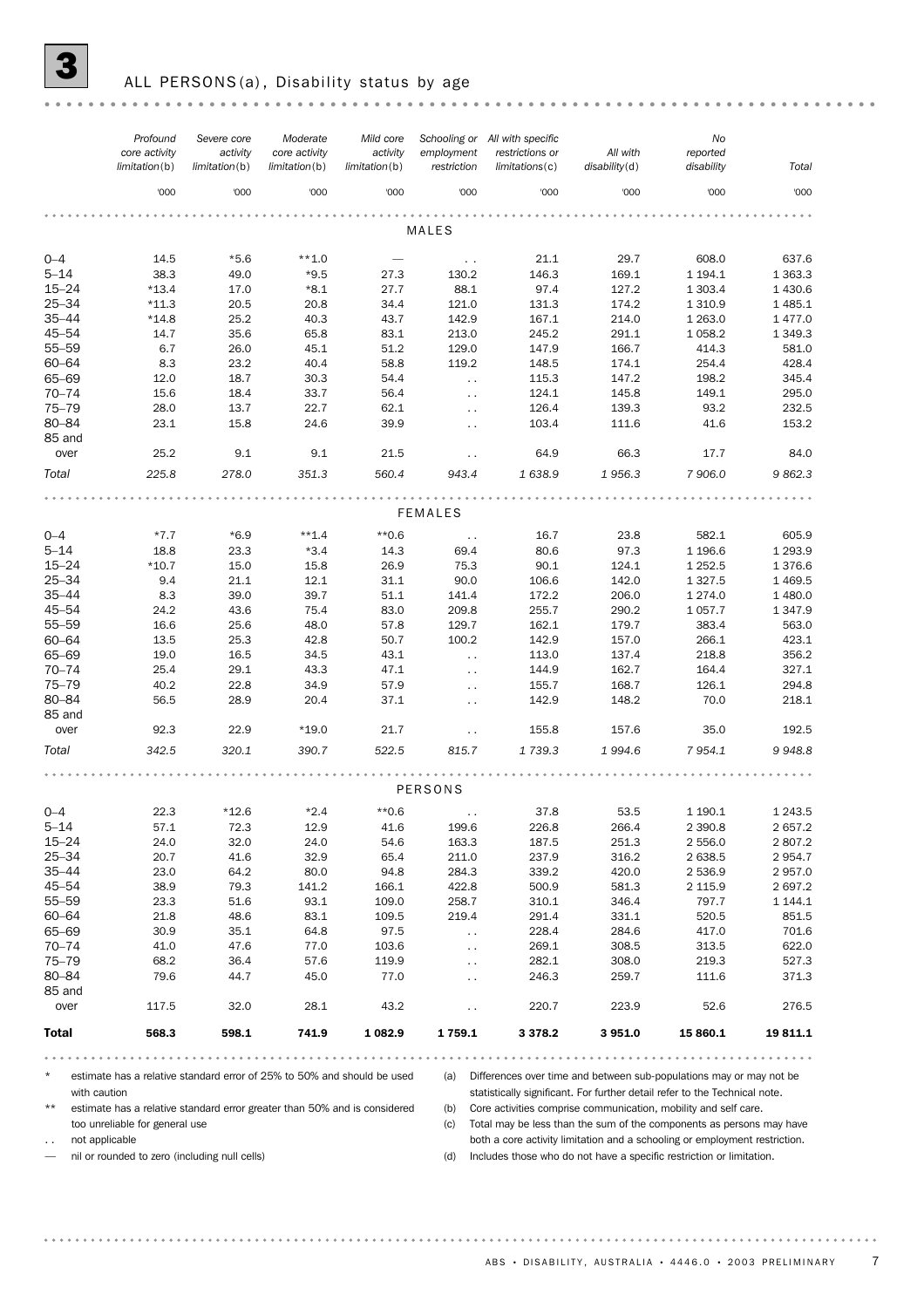#### 

|                                               | Profound<br>core activity<br>limitation(b) | Severe core<br>activity<br>limitation(b) | Moderate<br>core activity<br>limitation(b) | Mild core<br>activity<br>limitation(b) | employment<br>restriction | Schooling or All with specific<br>restrictions or<br>limitations(c) | All with<br>disability(d) | <b>No</b><br>reported<br>disability | Total     |
|-----------------------------------------------|--------------------------------------------|------------------------------------------|--------------------------------------------|----------------------------------------|---------------------------|---------------------------------------------------------------------|---------------------------|-------------------------------------|-----------|
|                                               | '000                                       | '000                                     | '000                                       | '000                                   | '000                      | '000                                                                | '000                      | '000                                | '000      |
|                                               |                                            |                                          |                                            |                                        |                           |                                                                     |                           |                                     |           |
| Level of highest<br>non-school qualification  |                                            |                                          |                                            |                                        |                           |                                                                     |                           |                                     |           |
| Postgraduate Degree<br>Graduate Diploma /     | $***1.4$                                   | $*5.8$                                   | $*4.6$                                     | $*8.9$                                 | 882.9                     | 25.5                                                                | 30.0                      | 296.8                               | 326.9     |
| Graduate Certificate                          | $*$ 0.6                                    | 12.6                                     | $*8.0$                                     | 11.9                                   | 15.1                      | 42.2                                                                | 54.6                      | 254.9                               | 309.5     |
| <b>Bachelor Degree</b><br>Advanced Diploma /  | 13.6                                       | 21.9                                     | 34.9                                       | 47.7                                   | 1 559.5                   | 145.3                                                               | 195.5                     | 1 638.8                             | 1834.3    |
| Diploma                                       | $*3.9$                                     | 16.9                                     | 25.9                                       | 38.8                                   | 357.3                     | 110.9                                                               | 149.5                     | 926.6                               | 1076.0    |
| Certificate III / IV                          | 17.6                                       | 57.2                                     | 99.4                                       | 146.8                                  | 262.9                     | 404.2                                                               | 485.9                     | 2 1 6 5 . 8                         | 2 651.6   |
| Certificate I / II<br>Certificate not further | $*2.9$                                     | $*7.3$                                   | 10.6                                       | 9.8                                    | 620.2                     | 37.0                                                                | 44.6                      | 195.7                               | 240.3     |
| defined                                       | $*3.0$                                     | $*6.3$                                   | 10.8                                       | $*9.3$                                 | 80.2                      | 34.2                                                                | 40.9                      | 223.0                               | 263.9     |
| No non-school                                 |                                            |                                          |                                            |                                        |                           |                                                                     |                           |                                     |           |
| qualification                                 | 95.1                                       | 183.4                                    | 255.5                                      | 320.5                                  | 700.4                     | 1 0 3 1 . 2                                                         | 1 200.0                   | 5372.5                              | 6572.5    |
| Level not determined                          | $*$ 0.2                                    | $*3.5$                                   | $*4.4$                                     | $*5.3$                                 | 859.1                     | 19.8                                                                | 27.4                      | 90.8                                | 118.2     |
| Labour force status                           |                                            |                                          |                                            |                                        |                           |                                                                     |                           |                                     |           |
| Employed full-time                            | $*8.3$                                     | 45.1                                     | 125.7                                      | 173.0                                  | 18.7                      | 478.7                                                               | 686.7                     | 6 0 5 5.1                           | 6 741.8   |
| Employed part-time                            | 9.1                                        | 48.1                                     | 77.9                                       | 106.7                                  | 34.3                      | 316.7                                                               | 397.5                     | 2 490.5                             | 2888.0    |
| Total employed                                | 17.5                                       | 93.2                                     | 203.6                                      | 279.8                                  | 114.6                     | 795.4                                                               | 1 084.2                   | 8 5 4 5.6                           | 9629.8    |
| Unemployed                                    | $**3.0$                                    | $*10.7$                                  | 16.7                                       | 23.6                                   | 90.2                      | 87.9                                                                | 101.5                     | 450.7                               | 552.1     |
| Total in the labour force                     | 20.4                                       | 103.9                                    | 220.3                                      | 303.3                                  | 343.7                     | 883.4                                                               | 1 185.7                   | 8996.3                              | 10 182.0  |
| Not in the labour force                       | 117.9                                      | 211.0                                    | 233.8                                      | 295.6                                  | 31.4                      | 967.0                                                               | 1 0 4 2.7                 | 2 1 68.5                            | 3 2 1 1.2 |
| <b>Total</b>                                  | 138.3                                      | 314.9                                    | 454.1                                      | 598.9                                  | 28.7                      | 1850.3                                                              | 2 2 2 8 . 3               | 11 164.9                            | 13 393.2  |
| Unemployment rate (%)                         | $**14.5$                                   | $*10.3$                                  | 7.6                                        | 7.8                                    | 11.5                      | 10.0                                                                | 8.6                       | 5.0                                 | 5.4       |
| Participation rate (%)                        | 14.8                                       | 33.0                                     | 48.5                                       | 50.6                                   | 39.8                      | 47.7                                                                | 53.2                      | 80.6                                | 76.0      |

\* estimate has a relative standard error of 25% to 50% and should be used with (b) Core activities comprise communication, mobility and self care.

caution

(c) Total may be less than the sum of the components as persons may have both a core activity limitation and a schooling or employment restriction.

\*\* estimate has a relative standard error greater than 50% and is considered too unreliable for general use

(d) Includes those who do not have a specific restriction or limitation.

(a) Differences over time and between sub-populations may or may not be statistically significant. For further detail refer to the Technical note.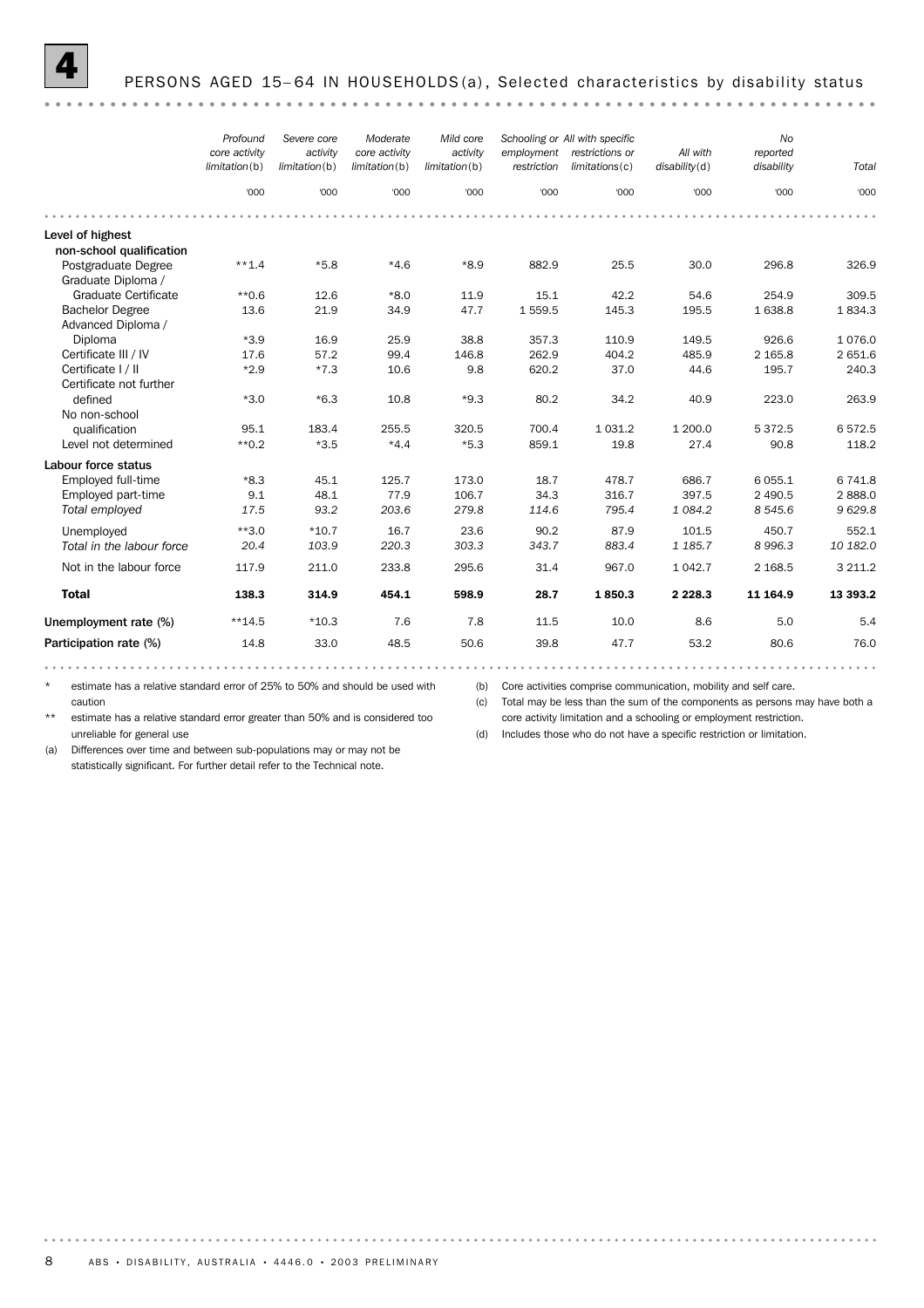### EXPLANATORY NOTES

| <b>INTRODUCTION</b> | This publication contains preliminary results from the 2003 Survey of Disability,<br>1<br>Ageing and Carers (SDAC) conducted throughout Australia from 23 June to 1 November<br>2003.                                                                                                                                                                                                                                                                                                                       |
|---------------------|-------------------------------------------------------------------------------------------------------------------------------------------------------------------------------------------------------------------------------------------------------------------------------------------------------------------------------------------------------------------------------------------------------------------------------------------------------------------------------------------------------------|
| SCOPE OF THE SURVEY | The survey covered people in both urban and rural areas in all states and territories,<br>$\mathbf{2}^{\prime}$<br>except for those living in remote and sparsely-settled parts of Australia.                                                                                                                                                                                                                                                                                                               |
|                     | 3 The survey included people in both private and non-private dwellings, including<br>people in cared accommodation but excluding those in gaols and correctional<br>institutions.                                                                                                                                                                                                                                                                                                                           |
|                     | The scope of the survey was all persons except:<br>4<br>visitors to private dwellings<br>• certain diplomatic personnel of overseas governments, customarily excluded from<br>the Census and estimated resident population figures<br>verseas residents in Australia<br>members of non-Australian defence forces (and their dependants) stationed in<br>Australia.                                                                                                                                          |
|                     | Coverage rules were applied which aimed to ensure that each person in scope was<br>5<br>associated with only one dwelling and thus had only one chance of selection.                                                                                                                                                                                                                                                                                                                                        |
|                     | Usual residents of selected private dwellings were included in the survey unless they<br>6<br>were away on the night of enumeration, and had been away or were likely to be away for<br>four months or more. This was designed to avoid multiple selection of a person who<br>might be spending time, for instance, in a nursing home, and be eligible for selection<br>there.                                                                                                                              |
|                     | 7 Visitors to private dwellings were excluded as the expectation was that most would<br>have their chance of selection at their usual residence.                                                                                                                                                                                                                                                                                                                                                            |
|                     | 8 Boarding school pupils were excluded from coverage but other persons in<br>non-private dwellings in the scope of the survey were included if they had lived there, or<br>were likely to live there, for four months or more.                                                                                                                                                                                                                                                                              |
|                     | Occupants of cared accommodation in the scope of the survey were included if they<br>9<br>had been, or were expected to be, a usual resident of an establishment for three months<br>or more.                                                                                                                                                                                                                                                                                                               |
| DATA COLLECTION     | 10<br>Different data collection methods were used for the household component and the<br>cared-accommodation component of this survey.                                                                                                                                                                                                                                                                                                                                                                      |
|                     | The household component covered people in:<br>11<br>private dwellings such as houses, flats, home units, townhouses, tents and other<br>structures used as private places of residence at the time of the survey<br>non-private dwellings such as hotels, motels, boarding houses, educational and<br>religious institutions, guest houses, construction camps, short-term caravan parks,<br>youth camps and camping grounds, including staff quarters, and self-care<br>components of retirement villages. |
|                     | 12<br>Smaller disability group homes (with fewer than six people) were considered to be<br>private dwellings.                                                                                                                                                                                                                                                                                                                                                                                               |
|                     | In this publication, people in the household component of the survey are referred<br>13<br>to as 'living in households'.                                                                                                                                                                                                                                                                                                                                                                                    |
|                     | The cared-accommodation component covered residents of hospitals, nursing<br>14<br>homes, hostels and other homes such as children's homes, who had been, or were<br>expected to be, living there or in another health establishment for at least three months.                                                                                                                                                                                                                                             |
|                     |                                                                                                                                                                                                                                                                                                                                                                                                                                                                                                             |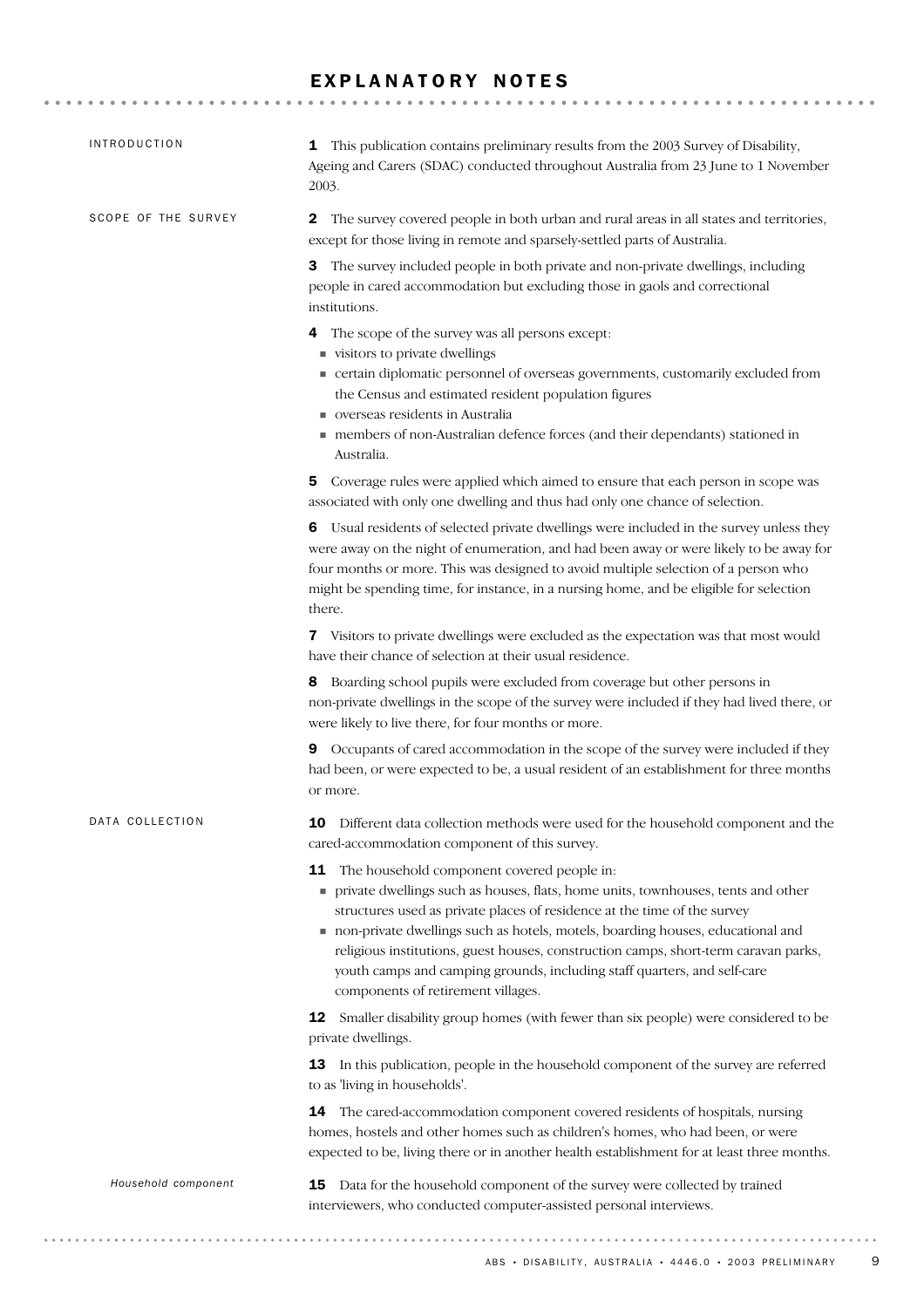| Household component<br>continued                       | <b>16</b> A series of screening questions were asked of a responsible adult in a selected<br>household to establish whether the household included:<br>people with a disability<br>٠<br>people aged 60 years or more<br>ш<br>people who were primary carers for older people and/or people with a disability,<br>living either in the same household or elsewhere, or who provided any care to<br>persons living elsewhere.                                              |
|--------------------------------------------------------|--------------------------------------------------------------------------------------------------------------------------------------------------------------------------------------------------------------------------------------------------------------------------------------------------------------------------------------------------------------------------------------------------------------------------------------------------------------------------|
|                                                        | 17 Where possible, a personal interview was conducted with people identified in any<br>of the above populations. Proxy interviews were conducted for children under 15, those<br>aged 15-17 whose parents did not permit them to be personally interviewed, and those<br>with a disability that prevented them from having a personal interview.                                                                                                                         |
|                                                        | 18 People with a disability were asked questions relating to help and assistance needed<br>and received for self-care, mobility, communication, cognitive and emotional support,<br>health care, housework, property maintenance, meal preparation, paperwork (reading<br>and writing tasks) and transport activities. Those aged 5-20 years (or their proxies) were<br>asked about schooling restrictions, and those aged 15-64 years about employment<br>restrictions. |
| Cared-accommodation<br>component                       | The cared-accommodation component was enumerated in two stages using a<br>19<br>mail-based methodology directed to administrators of selected establishments.                                                                                                                                                                                                                                                                                                            |
|                                                        | The first stage required completion of a Contact Information Form to establish the<br>20<br>name of a contact officer, the current number of occupants within the establishment and<br>the type of establishment.                                                                                                                                                                                                                                                        |
|                                                        | 21 The second stage required the nominated contact officer to select occupants,<br>following the instructions provided. A separate questionnaire was completed for each<br>person meeting the coverage requirements.                                                                                                                                                                                                                                                     |
|                                                        | The range of data collected in this component was smaller than in the household<br>22<br>component as some topics were not suitable for collection through a mail-based<br>methodology or were irrelevant to those residing in cared accommodation.                                                                                                                                                                                                                      |
| SURVEY DESIGN<br>Sample size and collection            | Multi-stage sampling techniques were used to select the sample for the survey.<br>23<br>After sample loss, the household sample included approximately 14,000 private dwellings<br>and 300 non-private dwelling units, while the cared accommodation sample included<br>approximately 550 establishments.                                                                                                                                                                |
|                                                        | 24 After exclusions due to scope and coverage, the final sample comprised 36,241<br>people for the household component and 5,145 people for the cared-accommodation<br>component.                                                                                                                                                                                                                                                                                        |
| WEIGHTING, BENCHMARKING<br>AND ESTIMATION<br>Weighting | Weighting is the process of adjusting results from a sample survey to infer results<br>25<br>for the total population. To do this, a 'weight' is allocated to each sample unit. The<br>weight is a value which indicates how many population units are represented by the<br>sample unit.                                                                                                                                                                                |
|                                                        | The first step in calculating weights for each person was to assign an initial weight,<br>26<br>which was equal to the inverse of the probability of being selected in the survey. For<br>example, if the probability of a person being selected in the survey was 1 in 600, then the<br>person would have an initial weight of 600 (that is, they represent 600 others).                                                                                                |
| Benchmarking                                           | The weights were calibrated to align with independent estimates of the population<br>27<br>of interest, referred to as 'benchmarks', in designated categories of sex by age by area of<br>usual residence. Weights calibrated against population benchmarks compensate for over<br>or under-enumeration of particular categories of persons and ensure that the survey                                                                                                   |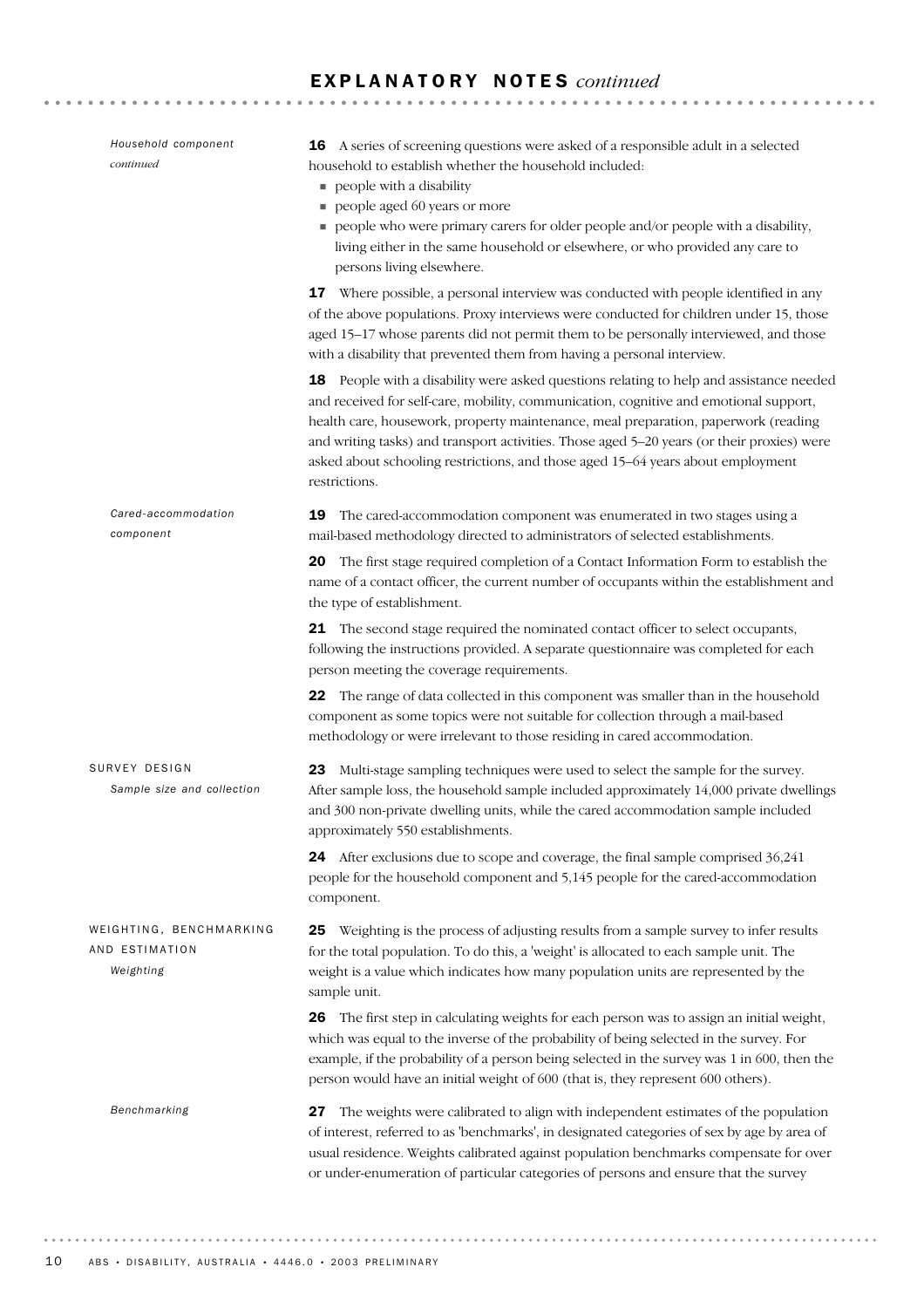| Benchmarking continued   | estimates conform to the independently estimated distribution of the population by age,<br>sex and area of usual residence, rather than to the distribution within the sample itself.                                                                                                                                                                                                                                                                                                                                                                                                                                                                                                                                                                                                                                                                                                                    |
|--------------------------|----------------------------------------------------------------------------------------------------------------------------------------------------------------------------------------------------------------------------------------------------------------------------------------------------------------------------------------------------------------------------------------------------------------------------------------------------------------------------------------------------------------------------------------------------------------------------------------------------------------------------------------------------------------------------------------------------------------------------------------------------------------------------------------------------------------------------------------------------------------------------------------------------------|
|                          | The survey was benchmarked to the estimated population living in non-sparsely<br>28<br>settled areas at 30 June 2003 based on results from the 2001 Census of Population and<br>Housing. Hence the benchmarks relate only to persons living in private dwellings, and<br>therefore do not (and are not intended to) match estimates of the total Australian<br>resident population (which include persons living in non-private dwellings, such as<br>hotels) obtained from other sources.                                                                                                                                                                                                                                                                                                                                                                                                               |
| Estimation               | Survey estimates of counts of persons are obtained by summing the weights of<br>29<br>persons with the characteristic of interest. Estimates of non-person counts (e.g. days<br>away from work) are obtained by multiplying the characteristic of interest with the<br>weight of the reporting person and aggregating.                                                                                                                                                                                                                                                                                                                                                                                                                                                                                                                                                                                   |
| Standardisation          | <b>30</b> Some data for time series tables contained in this publication are shown as<br>age-standardised estimates or percentages. Many disability characteristics are age-related<br>and to enable comparisons over time or across population groups (e.g. between states)<br>the age profile of the populations being compared needs to be considered. The<br>age-standardised percentages are those which would have prevailed should the actual<br>population have the standard age composition. In this publication the standard<br>population is the 2003 SDAC population, i.e. the population at 30 June 2003 based on<br>the 2001 Census of Population and Housing, adjusted for the scope of the survey. It<br>should be noted that minor discrepancies in totals may occur between standardised and<br>non-standardised estimates or percentages, as a result of the standardisation process. |
| RELIABILITY OF ESTIMATES | 31 The estimates provided in this publication are subject to sampling and<br>non-sampling error.                                                                                                                                                                                                                                                                                                                                                                                                                                                                                                                                                                                                                                                                                                                                                                                                         |
| Sampling error           | Sampling error is the difference between the published estimates, derived from a<br>32<br>sample of persons, and the value that would have been produced if all persons in scope<br>of the survey had been included. For more information refer to the Technical note.                                                                                                                                                                                                                                                                                                                                                                                                                                                                                                                                                                                                                                   |
| Non-sampling error       | 33 Non-sampling error may occur in any collection, whether it is based on a sample or<br>a full count such as a census. Sources of non-sampling error include non-response,<br>errors in reporting by respondents or recording of answers by interviewers, and errors in<br>coding and processing data.                                                                                                                                                                                                                                                                                                                                                                                                                                                                                                                                                                                                  |
|                          | <b>34</b> Non-response occurs when people cannot or will not cooperate, or cannot be<br>contacted. Non-response can affect the reliability of results and can introduce a bias. The<br>magnitude of any bias depends upon the rate of non-response and the extent of the<br>difference between non-respondents' characteristics and those of people who responded<br>to the survey.                                                                                                                                                                                                                                                                                                                                                                                                                                                                                                                      |
|                          | The following methods were adopted to reduce the level and impact of<br>35<br>non-response:<br>■ face-to-face interviews with respondents<br>• the use of interviewers who could speak languages other than English, where<br>necessary<br>• follow-up of respondents if there was initially no response<br>veighting to population benchmarks.                                                                                                                                                                                                                                                                                                                                                                                                                                                                                                                                                          |
|                          | 36 Every effort was made to reduce other non-sampling error to a minimum by careful<br>design and testing of the questionnaire, training of interviewers and data-entry staff, and<br>extensive editing and quality control procedures at all stages of data processing.                                                                                                                                                                                                                                                                                                                                                                                                                                                                                                                                                                                                                                 |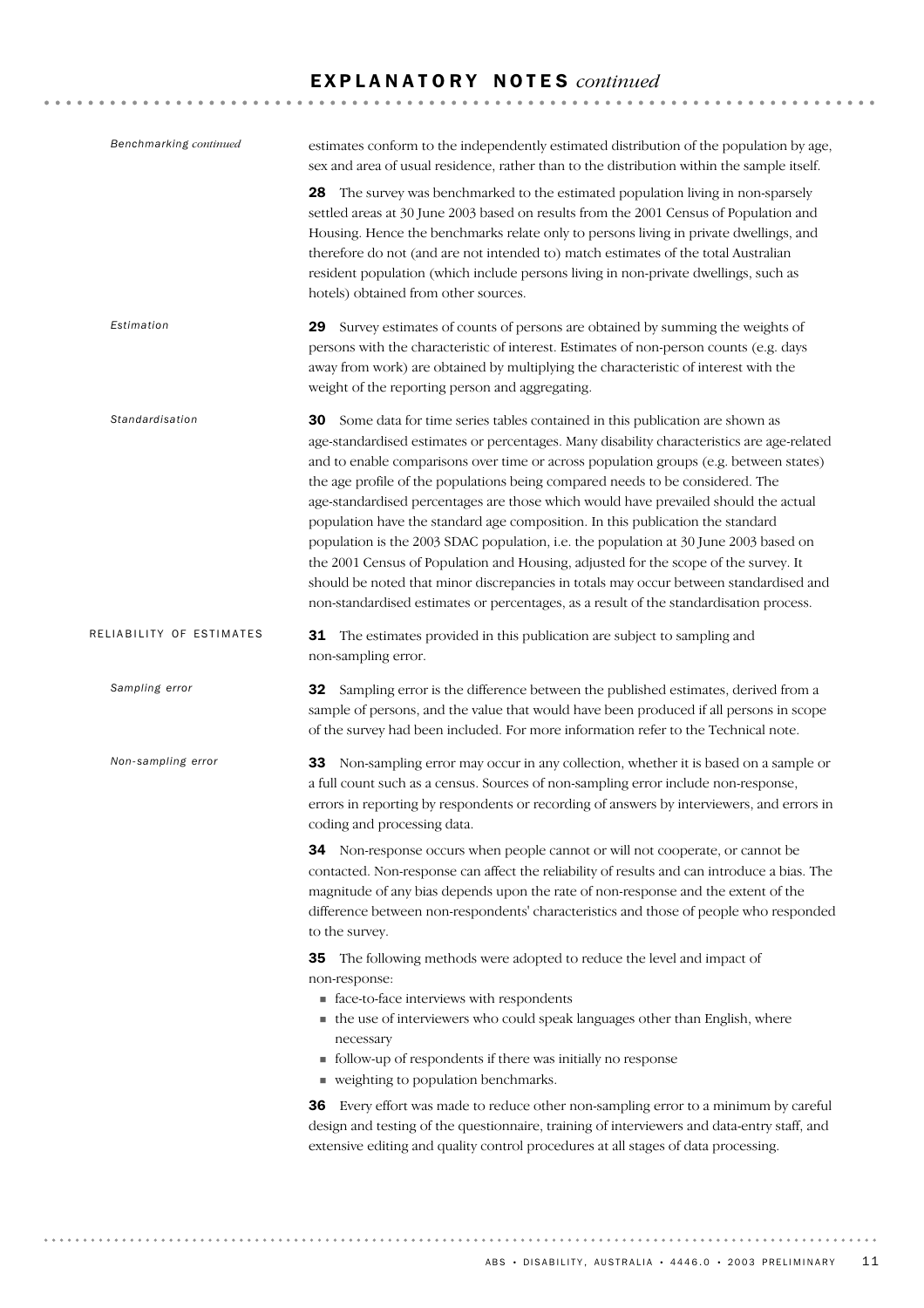#### INTERPRETATION OF RESULTS

37 Disability is a difficult concept to measure because it depends on a respondent's perception of their ability to perform a range of activities associated with daily living. Factors discussed below should also be considered when interpreting the estimates contained in this publication.

38 Information in the survey was based, wherever possible, on the personal response given by the respondent. However, in cases where information was provided by another person, some answers may differ from those the selected person would have provided. In particular, interpretation of the concepts of 'need' and 'difficulty' may be affected by the proxy-interview method.

39 A number of people may not have reported certain conditions because of:

- ! the sensitive nature of the condition (e.g. alcohol and drug-related conditions, schizophrenia, mental retardation or mental degeneration)
- ! the episodic or seasonal nature of the condition (e.g. asthma, epilepsy)
- ! a lack of awareness of the presence of the condition on the part of the person reporting (e.g. mild diabetes) or a lack of knowledge or understanding of the correct medical terminology for their condition, or
- ! the lack of comprehensive medical information kept by their cared-accommodation establishment.

40 As certain conditions may not have been reported, data collected from the survey may have underestimated the number of people with one or more disabilities.

**41** The need for help may have been underestimated, as some people may not have admitted needing help because of such things as a desire to remain independent, or may not have realised help was needed with a task because help had always been received with that task.

42 The criteria by which people assessed whether they had difficulty performing tasks may have varied. Comparisons may have been made with the ability of others of a similar age, or with the respondent's own ability when younger.

43 The criteria used to identify disability and disability status has not changed between 1998 and 2003. To remove the effect of change in the age structures of the population at those times, age-standardised disability rates have been included in Tables 1 and 2.

44 There was a 24% decrease in the number of persons in cared accomodation between 1998 and 2003. The different collection methods used - personal interview for households, and administrator completed forms for cared accomodation - may have had some effect on the reporting of need for assistance with core activities. As a result there may have been some impact on measures such as disability status. If so, this would have had more impact on the older age groupings because of their increased likelihood of being in aged care accomodation.

45 Further information about SDAC will be included in *Disability, Ageing and Carers: Summary of Findings, Australia, 2003* (cat. no. 4430.0) and *Disability, Ageing and Carers: User Guide, Australia, 2003* (cat. no. 4431.0), expected to be released in September and October 2004 respectively. SDAC PRODUCTS AND SERVICES *Publications*

> 46 It is expected that a Confidentialised Unit Record File (CURF) will be produced from the SDAC, subject to the approval of the Australian Statistician.

47 As well as releasing publications and standard products, the ABS can make available special tabulations. As this publication contains preliminary data only, special tabulations will not be available until the release of the final estimates in September 2004. When available, and subject to confidentiality and sampling variability constraints, tabulations can be produced from the survey incorporating data items, populations and geographic

*Microdata*

*Special tabulations*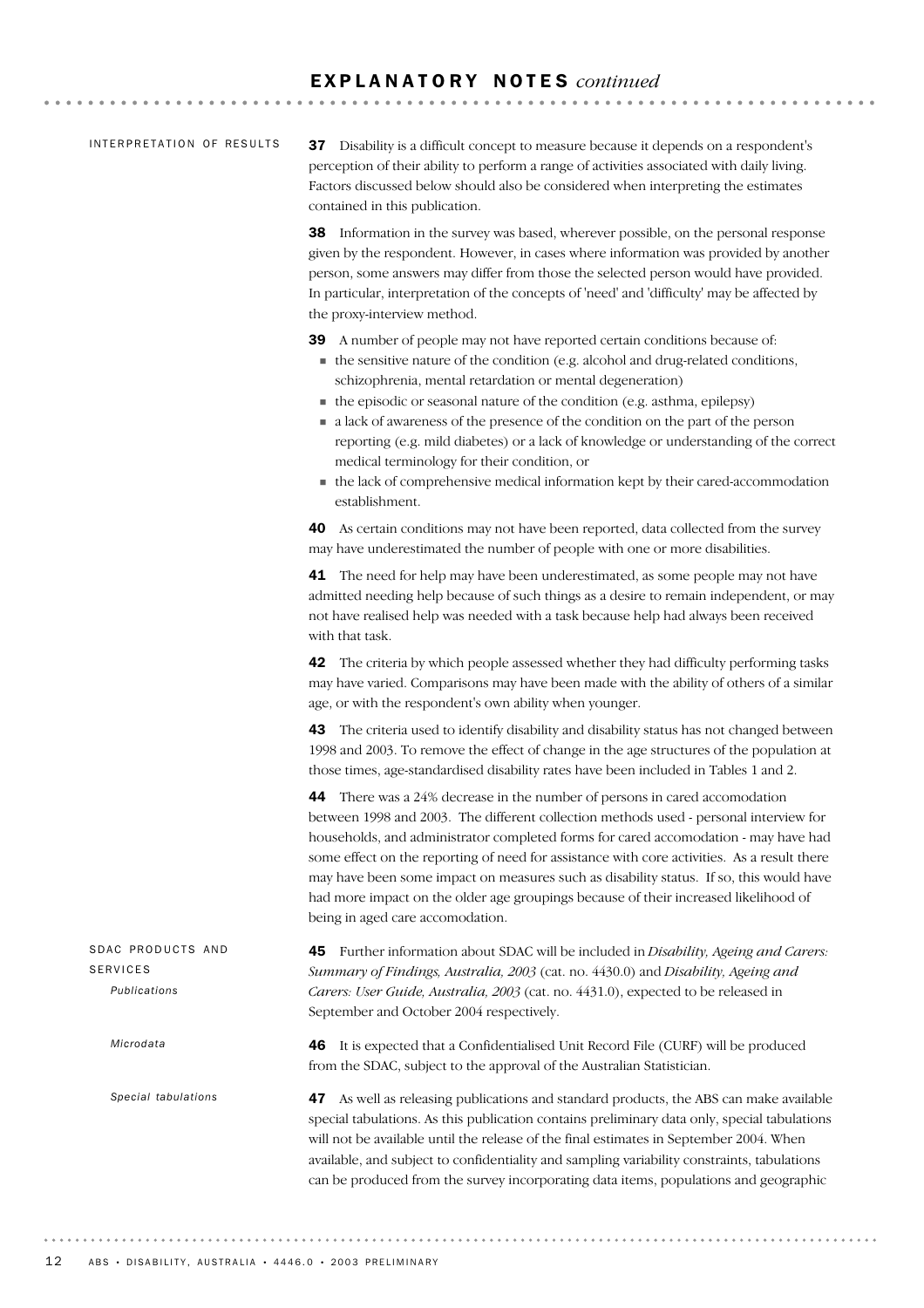48 Further information on the survey and associated products is available from the contact officer listed at the front of this publication. *Other products* areas selected to meet individual requirements. These can be provided in printed form, or in spreadsheets sent by email or on disk. *Special tabulations continued*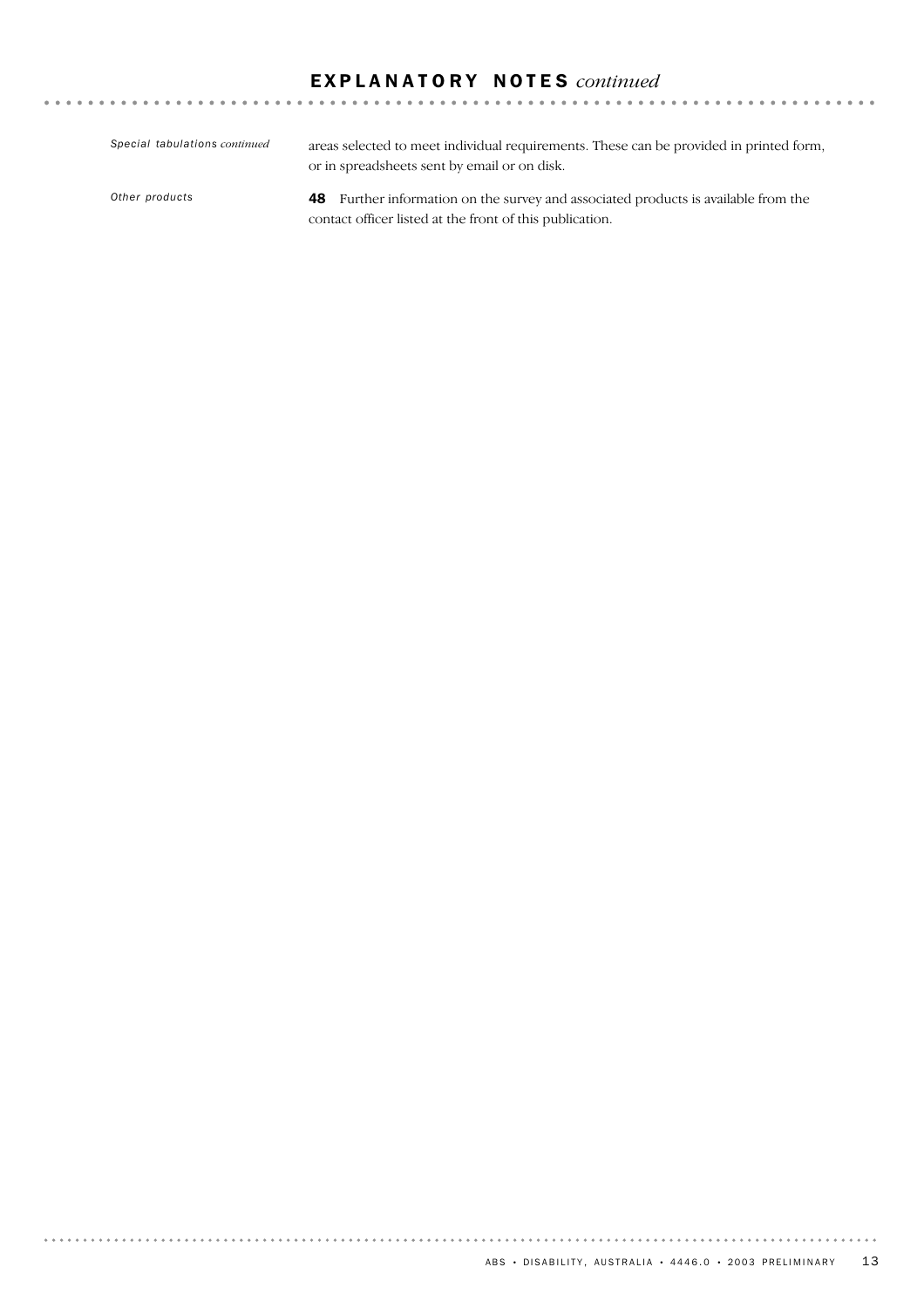### TECHNICAL NOTE

| ESTIMATION PROCEDURES                                              | <b>1</b> Estimates of numbers of persons with particular characteristics were derived from<br>the survey using a ratio estimation procedure which ensured that the survey estimates<br>conform to an independently estimated distribution of the total population by age, sex<br>and area. The benchmark for persons was the estimated resident population for 30 June<br>2003. The benchmark population included special dwellings and Australian defence force<br>personnel, but excluded people from remote and sparsely settled areas of Australia.                                                                                                                                                                                                                                                                                                                                                                                        |
|--------------------------------------------------------------------|------------------------------------------------------------------------------------------------------------------------------------------------------------------------------------------------------------------------------------------------------------------------------------------------------------------------------------------------------------------------------------------------------------------------------------------------------------------------------------------------------------------------------------------------------------------------------------------------------------------------------------------------------------------------------------------------------------------------------------------------------------------------------------------------------------------------------------------------------------------------------------------------------------------------------------------------|
|                                                                    | The responses from persons in the cared-accommodation component and persons<br>2<br>in the household component of the survey were weighted together, using factors to<br>account for the different sampling fractions, in order to represent the entire Australian<br>population.                                                                                                                                                                                                                                                                                                                                                                                                                                                                                                                                                                                                                                                              |
|                                                                    | The post-stratification weighting for person estimation used the variables:<br>3<br>state or territory<br>• part of state — capital city or balance of state (Australian Capital Territory and<br>Northern Territory are not split)<br>$\blacksquare$ age group (0-4, 5-9,75-79, 80-84, 85+)<br>sex (male or female).                                                                                                                                                                                                                                                                                                                                                                                                                                                                                                                                                                                                                          |
| RELIABILITY OF ESTIMATES                                           | Since the estimates in this publication are based on information obtained from<br>4<br>occupants of a sample of dwellings, they are subject to sampling variability, that is, they<br>may differ from those that would have been produced if all dwellings had been included<br>in the survey. One measure of the likely difference is given by the standard error (SE),<br>which indicates the extent to which an estimate might have varied by chance because<br>only a sample of dwellings was included. There are about two chances in three that a<br>sample estimate will differ by less than one SE from the number that would have been<br>obtained if all dwellings had been included, and about 19 chances in 20 that the<br>difference will be less than two SEs. Another measure of the likely difference is the<br>relative standard error (RSE), which is obtained by expressing the SE as a percentage of<br>the estimate.      |
|                                                                    | The size of the SE increases with the level of the estimate, so that the larger the<br>5<br>estimate the larger is the SE. However, it should be noted that the larger the sample<br>estimate the smaller will be the SE in percentage terms (that is, the RSE). Thus, larger<br>estimates will be relatively more reliable than smaller estimates. In the tables in this<br>publication, only estimates with RSEs of 25% or less, and percentages based on such<br>estimates, are considered sufficiently reliable for most purposes. However, estimates and<br>percentages with RSEs between 25% and 50% have been included and are preceded by<br>an asterisk (e.g. *3.4) to indicate that they are subject to high SEs and should be used<br>with caution. Estimates with RSEs greater than 50% are also included and are preceded<br>by a double asterisk (e.g. ** 0.1). Such estimates are considered too unreliable for<br>general use. |
| CALCULATION OF STANDARD<br>ERRORS<br>Standard error of an estimate | Included in this publication are tables which present an approximate SE for each<br>6<br>estimate in the publication. Tables T1 to T4 below repeat the layout of the publication<br>tables but rather than survey estimates, they contain estimates of the SEs or RSEs. For<br>example, from Table 3 we see that 598,100 persons had a severe core activity limitation.<br>Table T3 indicates that the standard error for this estimate is 21,990 (3.7%).<br><b>7</b> Therefore, there are about two chances in three that the actual number of persons                                                                                                                                                                                                                                                                                                                                                                                        |

with a core activity limitation was within the range 576,110 to 620,090 and about 19 chances in 20 that it was within the range 554,120 to 642,080.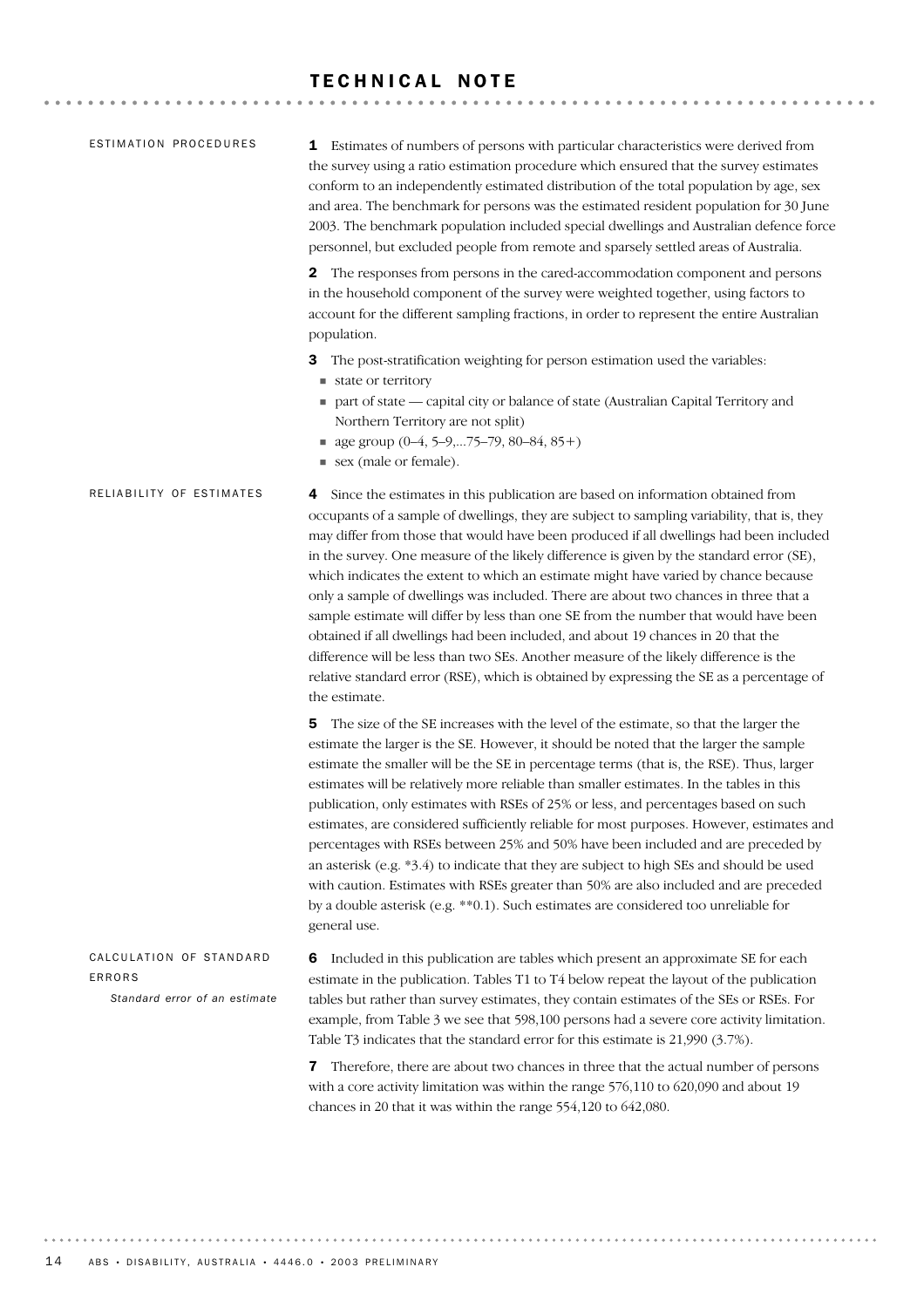*Standard error of a proportion*

8 Proportions and percentages formed from the ratio of two estimates are also subject to sampling error. The size of the error depends on the accuracy of both the numerator and the denominator. The formula for the RSE of a proportion or percentage is :

 $RSE(\frac{x}{y}) = \sqrt{[RSE(x)]^2 - [RSE(y)]^2}$ 

9 In using the formula, the numerator and the denominator will be estimates over subsets of the population. The formula is only valid when the set for the numerator is a subset of the set for the denominator.

10 The SE of an estimated percentage or rate, computed by using sample data for both numerator and denominator, depends on both the size of the numerator and the size of the denominator. However, the RSE of the estimated percentage or rate will generally be lower than the RSE of the estimate of the numerator.

**11** An example from Table 3 is the proportion of persons with a disability who had a severe level of core activity limitation, 15%. The numerator, the number of persons with a severe level of core activity limitation, is 598,100. The denominator, the number of persons with a disability, is 3,951,000.

SE for 598,100 = 21,990 or 3.7% RSE SE for 3,951,000 = 48,532 or 1.2% RSE The difference of the RSE squares = 12.25 The square root of the difference is 3.5%, the RSE of the proportion.

12 Published estimates may also be used to calculate the difference between two survey estimates (numbers or percentages). The difference between two survey estimates is itself an estimate and is therefore subject to sampling error. The SE of the difference between two survey estimates depends on the SEs of the original estimates and on the relationship (correlation) between the two original estimates. An approximate SE of the difference between two estimates (x–y) may be calculated using the following formula: *Standard error of a difference*

 $SE(x - y) = \sqrt{[SE(x)]^2 + [SE(y)]^2}$ 

13 While this formula will only be exact for differences between separate and uncorrelated (unrelated) characteristics or sub-populations, it is expected to provide a good enough approximation for all of the differences likely to be of interest.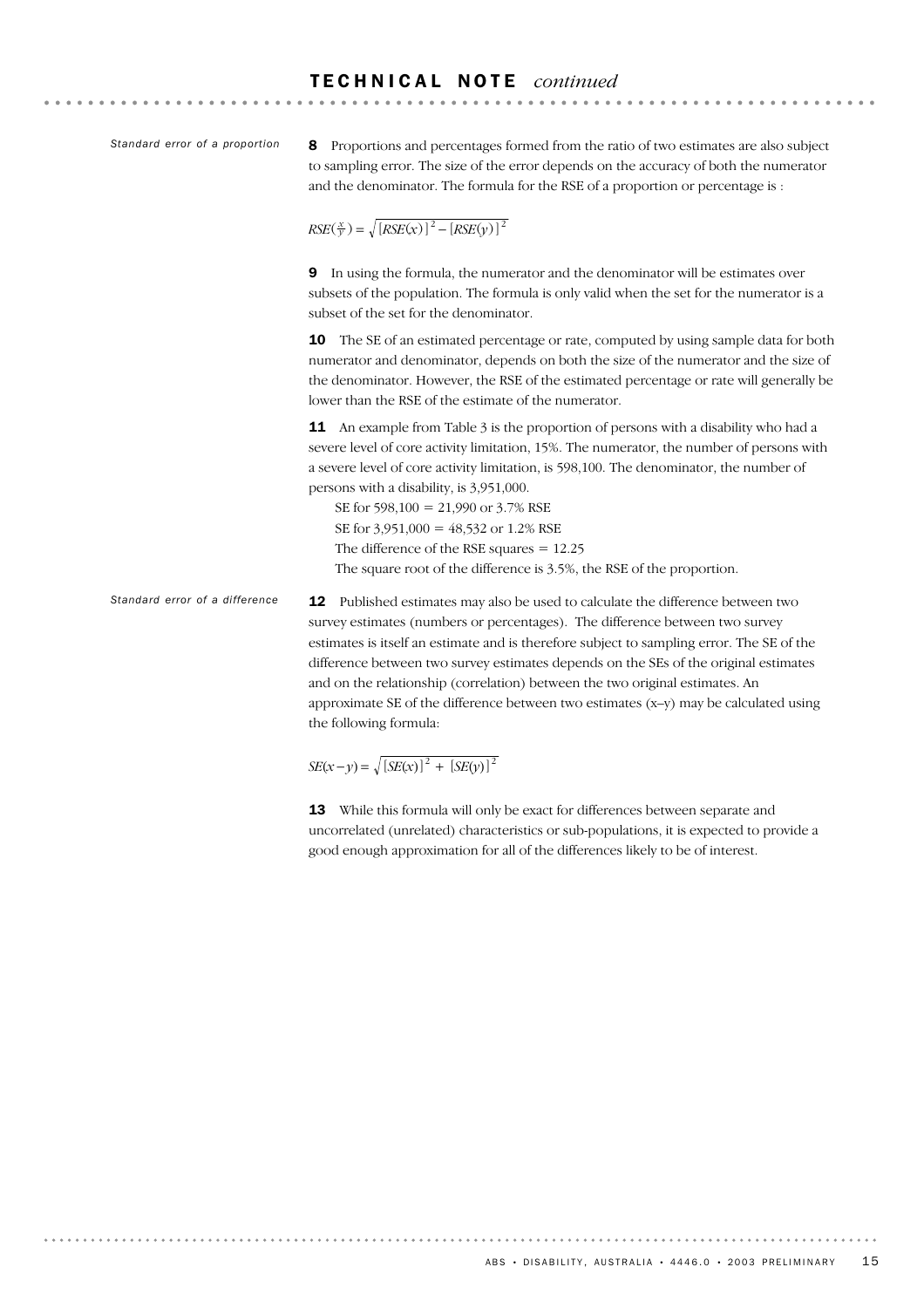#### T E C H N I C A L N O T E *continued*

# STANDARD ERROR TABLES T1 RELATIVE STANDARD ERRORS FOR TABLE 1

|--|--|--|--|--|--|--|--|--|--|--|--|--|--|--|--|--|--|--|--|--|--|--|--|--|--|--|--|--|--|--|--|--|--|--|--|--|--|--|--|--|--|--|--|--|--|--|--|--|--|--|--|--|

|                            | 1998  |         |         | 2003  |         |         |  |  |  |
|----------------------------|-------|---------|---------|-------|---------|---------|--|--|--|
|                            | Males | Females | Persons | Males | Females | Persons |  |  |  |
| Age group<br>(years)       | %     | %       | %       | %     | %       | %       |  |  |  |
| $0 - 4$                    | 12.0  | 16.7    | 9.2     | 11.3  | 16.9    | 9.6     |  |  |  |
| $5 - 14$                   | 4.2   | 6.3     | 3.2     | 5.7   | 8.3     | 4.8     |  |  |  |
| $15 - 24$                  | 4.8   | 5.7     | 3.3     | 8.3   | 8.6     | 6.0     |  |  |  |
| $25 - 34$                  | 4.1   | 4.6     | 2.8     | 5.2   | 6.7     | 4.5     |  |  |  |
| $35 - 44$                  | 3.3   | 3.5     | 2.2     | 4.5   | 5.9     | 3.8     |  |  |  |
| $45 - 54$                  | 2.8   | 2.8     | 3.3     | 4.3   | 3.5     | 3.0     |  |  |  |
| 55-59                      | 4.2   | 4.2     | 2.5     | 5.4   | 4.2     | 3.7     |  |  |  |
| $60 - 64$                  | 3.7   | 4.2     | 2.0     | 4.7   | 4.3     | 3.3     |  |  |  |
| 65-69                      | 3.8   | 4.2     | 1.8     | 4.6   | 5.3     | 3.5     |  |  |  |
| $70 - 74$                  | 3.5   | 3.5     | 0.2     | 3.9   | 3.9     | 2.3     |  |  |  |
| $75 - 79$                  | 3.5   | 3.3     | 2.2     | 4.8   | 3.3     | 3.3     |  |  |  |
| 80-84                      | 4.7   | 3.3     | 2.5     | 2.8   | 3.0     | 1.9     |  |  |  |
| 85 and over                | 3.6   | 2.1     | 1.8     | 3.1   | 2.6     | 2.0     |  |  |  |
| <b>Total</b>               | 0.8   | 0.9     | 0.5     | 1.4   | 1.4     | 1.2     |  |  |  |
| Total, age<br>standardised | 1.2   | 1.5     | 0.8     | 1.4   | 1.4     | 1.2     |  |  |  |
|                            |       |         |         |       |         |         |  |  |  |

# T2 RELATIVE STANDARD ERRORS FOR TABLE 2

|                            | 1998  |         |         | 2003  |         |         |  |  |  |
|----------------------------|-------|---------|---------|-------|---------|---------|--|--|--|
| Age group                  | Males | Females | Persons | Males | Females | Persons |  |  |  |
| (years)                    | %     | %       | %       | %     | %       | %       |  |  |  |
| $0 - 4$                    | 15.4  | 27.1    | 12.8    | 14.4  | 23.5    | 12.6    |  |  |  |
| $5 - 14$                   | 6.7   | 10.4    | 5.2     | 9.7   | 12.9    | 8.3     |  |  |  |
| $15 - 24$                  | 12.5  | 14.6    | 8.8     | 16.0  | 16.2    | 12.7    |  |  |  |
| $25 - 34$                  | 11.1  | 11.1    | 7.1     | 15.3  | 12.8    | 9.9     |  |  |  |
| $35 - 44$                  | 9.7   | 8.1     | 5.8     | 12.5  | 10.7    | 10.0    |  |  |  |
| 45-54                      | 7.2   | 6.5     | 4.5     | 10.6  | 9.6     | 7.4     |  |  |  |
| $55 - 59$                  | 10.3  | 11.2    | 6.8     | 14.3  | 11.4    | 8.7     |  |  |  |
| $60 - 64$                  | 12.0  | 11.1    | 7.3     | 13.8  | 11.7    | 8.1     |  |  |  |
| 65-69                      | 13.1  | 11.6    | 7.7     | 15.2  | 12.2    | 8.0     |  |  |  |
| $70 - 74$                  | 11.1  | 8.6     | 5.8     | 9.1   | 9.7     | 6.5     |  |  |  |
| $75 - 79$                  | 10.1  | 6.8     | 5.3     | 10.2  | 8.4     | 6.5     |  |  |  |
| $80 - 84$                  | 12.0  | 6.5     | 5.4     | 10.9  | 6.3     | 5.3     |  |  |  |
| 85 and over                | 7.7   | 3.4     | 3.0     | 4.0   | 6.3     | 4.6     |  |  |  |
| <b>Total</b>               | 3.7   | 2.8     | 1.2     | 3.4   | 3.0     | 2.5     |  |  |  |
| Total, age<br>standardised | 4.3   | 3.7     | 1.5     | 3.4   | 3.0     | 2.5     |  |  |  |
|                            |       |         |         |       |         |         |  |  |  |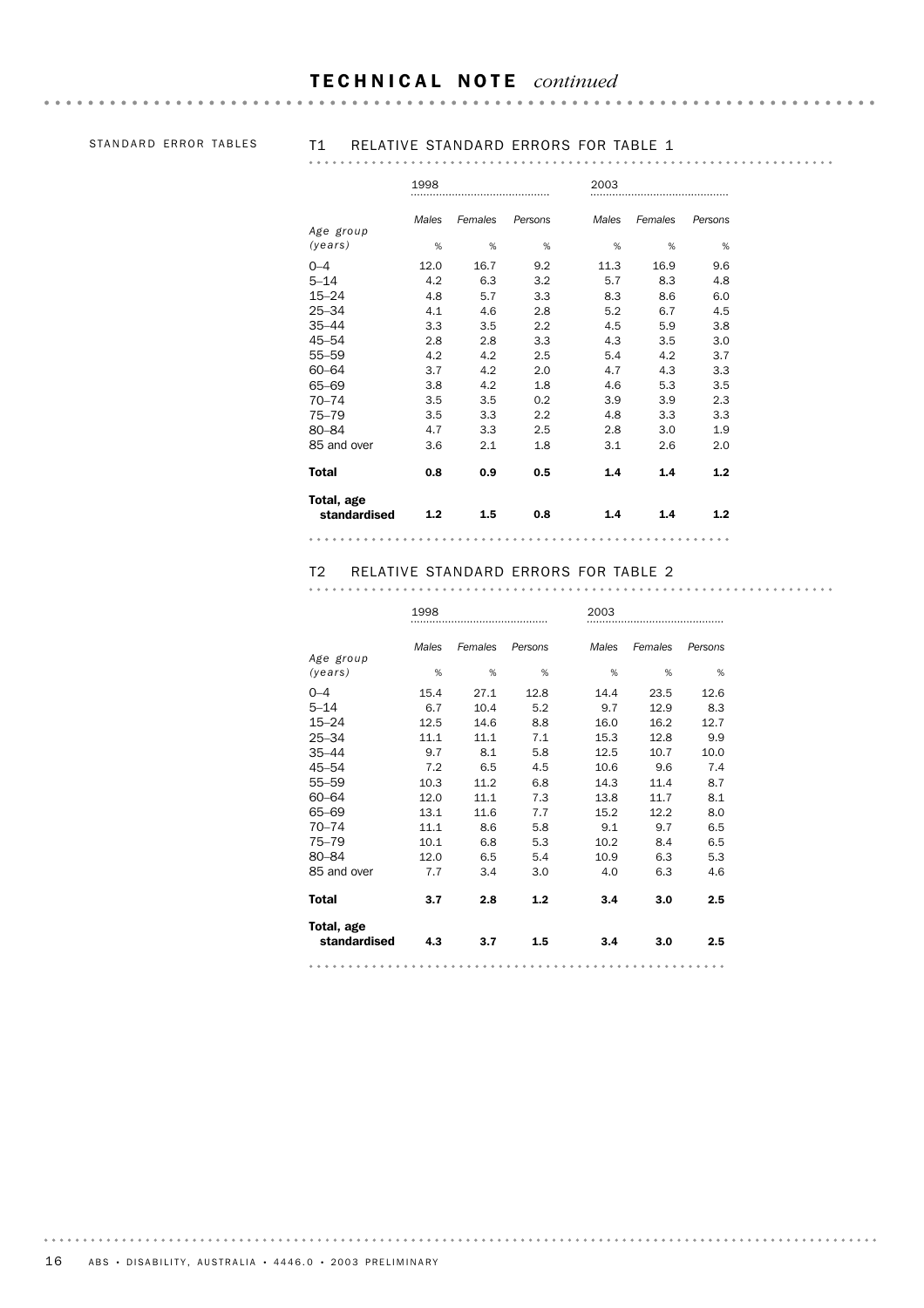#### T E C H N I C A L N O T E *continued*

|                       | Profound<br>core<br>activity | Severe<br>core<br>activity | Moderate<br>core<br>activity | Mild core<br>activity | Schooling or<br>employment     | All with<br>specific<br>restrictions            | All with          | No<br>reported    |                          |
|-----------------------|------------------------------|----------------------------|------------------------------|-----------------------|--------------------------------|-------------------------------------------------|-------------------|-------------------|--------------------------|
|                       | limitation                   | limitation                 | limitation                   | limitation            | restriction                    | or limitations                                  | disability        | disability        | Total                    |
|                       |                              |                            |                              |                       |                                |                                                 |                   |                   |                          |
|                       |                              |                            |                              |                       | <b>MALES</b>                   |                                                 |                   |                   |                          |
| $0 - 4$               | 2 604                        | 1763                       | 713                          |                       | $\ddot{\phantom{1}}$           | 2916                                            | 3 3 6 6           | 3 3 6 6           |                          |
| $5 - 14$              | 5 4 2 3                      | 5973                       | 2 4 3 6                      | 4 0 1 9               | 8902                           | 9 1 0 1                                         | 9584              | 8863              | 2 603                    |
| $15 - 24$             | 3 3 6 6                      | 3709                       | 2 5 1 2                      | 4 2 1 2               | 8 6 0 2                        | 8751                                            | 10 577            | 11 539            | 6 1 3 3                  |
| $25 - 34$             | 3 2 5 5                      | 3674                       | 3 0 4 8                      | 5 2 9 8               | 7933                           | 8 1 6 8                                         | 9081              | 9 0 8 1           |                          |
| $35 - 44$             | 3759                         | 3625                       | 4768                         | 5 5 3 8               | 8519                           | 8 6 6 9                                         | 9 7 1 5           | 9 7 1 5           | $\overline{\phantom{0}}$ |
| $45 - 54$             | 2 7 0 3                      | 4 3 8 3                    | 6898                         | 7 3 2 9               | 10 155                         | 11 222                                          | 12 491            | 12 491            | $\overline{\phantom{m}}$ |
| $55 - 59$             | 1673                         | 3809                       | 5 5 5 1                      | 5 2 6 8               | 7418                           | 8849                                            | 9079              | 9 1 5 8           | 652                      |
| $60 - 64$             | 2057                         | 3 3 8 9                    | 4 4 7 5                      | 5 5 2 5               | 8 4 6 4                        | 9056                                            | 8 2 6 4           | 8 4 0 0           | 652                      |
| 65-69<br>$70 - 74$    | 2981                         | 3 1 0 9                    | 5 0 6 1                      | 5 7 5 0               | $\sim$ $\sim$                  | 6668                                            | 6765<br>5 6 5 4   | 6943<br>5823      | 890<br>890               |
| $75 - 79$             | 2 7 1 9<br>3 6 8 3           | 2545<br>2770               | 3747<br>4 0 3 3              | 5 1 6 2<br>5 7 5 2    | $\ddot{\phantom{0}}$           | 5420<br>6533                                    | 6679              | 6776              | 658                      |
| 80-84                 | 2679                         | 3 0 2 0                    | 2885                         | 5044                  | $\sim$<br>$\sim$               | 4 4 3 2                                         | 3931              | 4 1 7 5           | 3 1 9 8                  |
| 85 and                |                              |                            |                              |                       |                                |                                                 |                   |                   |                          |
| over                  | 2 3 6 2                      | 1763                       | 2 1 3 3                      | 4 4 2 1               | $\sim$                         | 3 2 6 6                                         | 3 2 5 3           | 3 1 9 0           | 3 2 0 0                  |
| Total                 | 13 127                       | 12 690                     | 15 271                       | 15 7 16               | 23 942                         | 24 848                                          | 28 339            | 28 606            | 8 3 0 8                  |
|                       |                              |                            |                              |                       |                                |                                                 |                   |                   |                          |
|                       |                              |                            |                              |                       | <b>FEMALES</b>                 |                                                 |                   |                   |                          |
|                       |                              |                            |                              |                       |                                |                                                 |                   |                   |                          |
| $0 - 4$               | 2511                         | 2637                       | 799                          | 598                   | $\sim$ $\sim$                  | 3756                                            | 4 0 2 6           | 4 0 26            |                          |
| $5 - 14$<br>$15 - 24$ | 2848<br>3 0 3 5              | 3884<br>3 3 6 6            | 1 3 6 8<br>2 5 6 3           | 3 3 4 6<br>4 4 8 9    | 7 3 0 5<br>7373                | 7746<br>8 4 6 1                                 | 8083<br>10 735    | 8 4 3 3<br>11971  | 2884<br>4 3 6 6          |
| $25 - 34$             | 2 2 9 5                      | 3859                       | 2696                         | 4470                  | 7 2 2 8                        | 7857                                            | 9560              | 9560              |                          |
| $35 - 44$             | 1950                         | 4 2 5 5                    | 4684                         | 5 2 8 3               | 10 9 20                        | 11 188                                          | 12 104            | 12 104            |                          |
| $45 - 54$             | 3 9 0 9                      | 4573                       | 5858                         | 7 209                 | 9749                           | 10 9 25                                         | 10 097            | 10 097            | $\overline{\phantom{0}}$ |
| $55 - 59$             | 2 5 3 3                      | 3916                       | 5984                         | 7 4 1 3               | 7 1 5 3                        | 8 4 8 9                                         | 7 4 8 7           | 7 4 8 7           |                          |
| $60 - 64$             | 3372                         | 3 3 0 7                    | 4 137                        | 5 0 4 0               | 7626                           | 6671                                            | 6680              | 6680              |                          |
| 65-69                 | 2891                         | 3 3 5 2                    | 4 6 65                       | 4815                  | $\sim$ $\sim$                  | 7 4 9 1                                         | 7 2 8 5           | 7 2 8 5           |                          |
| $70 - 74$             | 3 2 7 7                      | 4 7 3 4                    | 4557                         | 5 4 4 2               | $\ddot{\phantom{1}}$           | 5 5 3 2                                         | 6 3 5 4           | 6 3 5 4           | $\overline{\phantom{0}}$ |
| $75 - 79$             | 4 7 1 0                      | 3706                       | 4 1 2 9                      | 5 1 3 8               | $\ddot{\phantom{0}}$           | 6 0 03                                          | 5 603             | 5 5 9 3           | 611                      |
| 80-84                 | 4 0 8 8                      | 5 2 4 3                    | 2976                         | 3892                  | $\ddot{\phantom{0}}$           | 4530                                            | 4527              | 4574              | 620                      |
| 85 and                |                              |                            |                              |                       |                                |                                                 |                   |                   |                          |
| over                  | 7 3 5 2                      | 2577                       | 6 3 1 8                      | 4 3 2 9               | $\ddot{\phantom{0}}$           | 4 2 1 6                                         | 4 0 8 8           | 4 0 23            | 515                      |
| Total                 | 14 734                       | 15 678                     | 18079                        | 17 367                | 19 909                         | 25 0 70                                         | 28 323            | 31 824            | 7 2 4 1                  |
|                       |                              |                            |                              |                       |                                |                                                 |                   |                   |                          |
|                       |                              |                            |                              |                       | PERSONS                        |                                                 |                   |                   |                          |
| $0 - 4$               | 3861                         | 3 2 8 6                    | 1 0 38                       | 598                   |                                | 4512                                            | 5 1 1 9           | 5 1 1 9           |                          |
| $5 - 14$              | 5 6 5 0                      | 7 0 8 5                    | 2 788                        | 4 2 5 3               | 13 040                         | 13 3 66                                         | 12 693            | 12 489            | 5 3 2 0                  |
| $15 - 24$             | 5015                         | 5 267                      | 3 5 4 9                      | 5 647                 | 10 553                         | 11 757                                          | 15 013            | 17 014            | 8835                     |
| $25 - 34$             | 3655                         | 5459                       | 4 3 8 6                      | 6098                  | 9796                           | 10 750                                          | 14 140            | 14 140            |                          |
| $35 - 44$             | 4888                         | 5810                       | 6 3 3 8                      | 8 4 3 5               | 15 962                         | 15 349                                          | 16 0 28           | 16 0 28           |                          |
| $45 - 54$             | 5724                         | 5880                       | 10 081                       | 9 9 0 0               | 16 268                         | 17 354                                          | 17 536            | 17 536            | $\qquad \qquad$          |
| $55 - 59$             | 2680                         | 5763                       | 8 2 1 1                      | 7 5 0 4               | 10 617                         | 13 0 84                                         | 12 691            | 12 7 24           | 652                      |
| $60 - 64$<br>65-69    | 3576                         | 4 197                      | 5894                         | 8569                  | 9988                           | 10 569                                          | 10 938            | 11 116            | 652                      |
| $70 - 74$             | 3640<br>4736                 | 4 2 1 8<br>5071            | 6689<br>6049                 | 7 2 7 4<br>6788       | $\sim$<br>$\ddot{\phantom{0}}$ | 9586<br>5 7 0 3                                 | 10 042<br>7 0 6 9 | 10 131<br>7 1 2 9 | 890<br>890               |
| $75 - 79$             | 5724                         | 5070                       | 6 2 9 5                      | 7607                  | $\ddot{\phantom{1}}$           | 10 038                                          | 10 0 75           | 10 146            | 900                      |
| 80-84                 | 5 7 0 5                      | 5930                       | 4 0 6 2                      | 6852                  | $\sim$ $\sim$                  | 5692                                            | 5 5 6 2           | 5874              | 3 3 1 8                  |
| 85 and                |                              |                            |                              |                       |                                |                                                 |                   |                   |                          |
| over                  | 7531                         | 3 3 6 0                    | 7 2 8 9                      | 6 1 3 6               | $\sim$                         | 4826                                            | 5 1 2 3           | 5 3 6 7           | 3 1 5 0                  |
| Total                 | 22 072                       | 21 990                     | 28 760                       | 20 20 6               | 37 304                         | 41 970                                          | 48 532            | 53 286            | 13794                    |
|                       |                              |                            |                              | .                     |                                |                                                 |                   |                   |                          |
| $\sim$ $\sim$         | not applicable               |                            |                              |                       |                                | - nil or rounded to zero (including null cells) |                   |                   |                          |

# T3 STANDARD ERRORS FOR TABLE 3

 $ABS \cdot DISABILITY$ , AUSTRALIA · 4446.0 · 2003 PRELIMINARY 17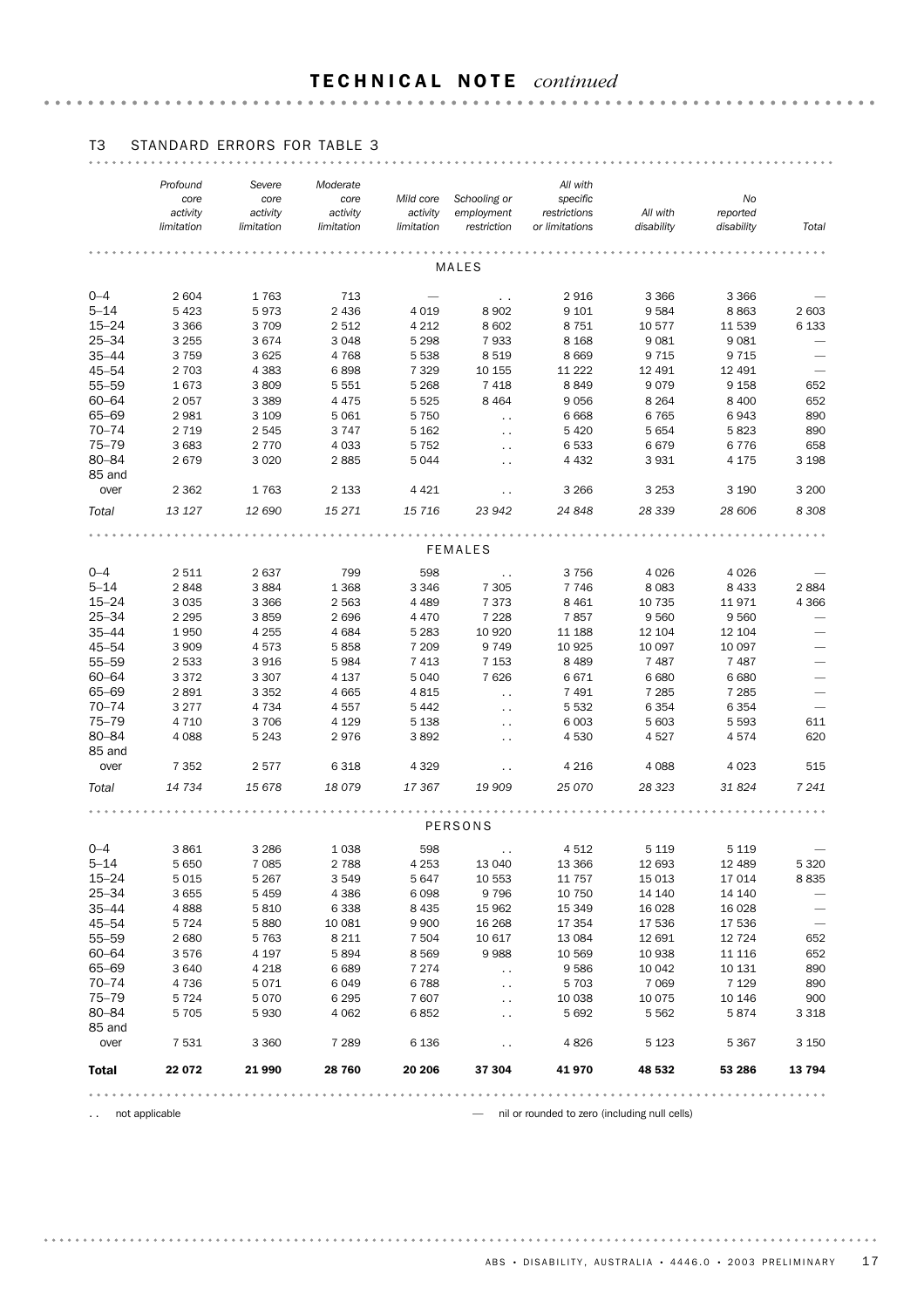# T E C H N I C A L N O T E *continued*

# T4 STANDARD ERRORS FOR TABLE 4

|                                   | Profound<br>core<br>activity<br>limitation | Severe<br>core<br>activity<br>limitation | Moderate<br>core<br>activity<br>limitation | Mild core<br>activity<br>limitation | Schooling or<br>employment | All with<br>specific<br>restrictions<br>restriction or limitations | All with<br>disability | <b>No</b><br>reported<br>disability | Total    |
|-----------------------------------|--------------------------------------------|------------------------------------------|--------------------------------------------|-------------------------------------|----------------------------|--------------------------------------------------------------------|------------------------|-------------------------------------|----------|
| Level of highest                  |                                            |                                          |                                            |                                     |                            |                                                                    |                        |                                     |          |
| non-school qualification          |                                            |                                          |                                            |                                     |                            |                                                                    |                        |                                     |          |
| Postgraduate Degree               | 762                                        | 1730                                     | 1 3 6 8                                    | 2619                                | 2 1 7 8                    | 2833                                                               | 3878                   | 14 008                              | 13 7 37  |
| Graduate Diploma /                |                                            |                                          |                                            |                                     |                            |                                                                    |                        |                                     |          |
| Graduate Certificate              | 608                                        | 2 5 5 8                                  | 2 1 1 8                                    | 2 6 9 4                             | 4 2 1 2                    | 5027                                                               | 5 6 5 9                | 14 8 85                             | 15 7 7 6 |
| <b>Bachelor Degree</b>            | 3 2 8 1                                    | 4 2 2 7                                  | 5 5 0 4                                    | 6 2 2 8                             | 7 5 9 9                    | 10 564                                                             | 12 993                 | 35 782                              | 37891    |
| Advanced Diploma /                |                                            |                                          |                                            |                                     |                            |                                                                    |                        |                                     |          |
| Diploma                           | 1827                                       | 3 2 7 4                                  | 4 3 2 6                                    | 4 7 2 3                             | 6450                       | 7 3 0 3                                                            | 11 162                 | 26 253                              | 29892    |
| Certificate III / IV              | 2957                                       | 7 5 9 2                                  | 9 3 5 7                                    | 10 0 76                             | 16 368                     | 19 4 19                                                            | 22 0 16                | 32 591                              | 40 182   |
| Certificate   /                   | 1 2 7 6                                    | 1890                                     | 2 5 0 2                                    | 2 1 1 6                             | 3511                       | 4 3 5 3                                                            | 5 1 5 4                | 11 764                              | 13971    |
| Certificate not further           |                                            |                                          |                                            |                                     |                            |                                                                    |                        |                                     |          |
| defined                           | 1451                                       | 2014                                     | 2 1 2 7                                    | 2 602                               | 3995                       | 4577                                                               | 5726                   | 10821                               | 12 506   |
| No non-school                     |                                            |                                          |                                            |                                     |                            |                                                                    |                        |                                     |          |
| qualification                     | 8847                                       | 11 592                                   | 14 8 65                                    | 13 3 23                             | 23 477                     | 26 380                                                             | 30 986                 | 41 360                              | 49 868   |
| Level not determined              | 209                                        | 1441                                     | 1649                                       | 1583                                | 3 2 4 6                    | 3619                                                               | 4 0 5 8                | 7 5 20                              | 8 4 9 2  |
| Labour force status               |                                            |                                          |                                            |                                     |                            |                                                                    |                        |                                     |          |
| Employed full-time                | 2575                                       | 4 7 0 8                                  | 8 2 0 9                                    | 8662                                | 14 110                     | 16 4 10                                                            | 20 541                 | 49 0 20                             | 50 137   |
| Employed part-time                | 2026                                       | 4933                                     | 5864                                       | 9 1 4 4                             | 14 643                     | 16 690                                                             | 16 9 25                | 42 729                              | 47 066   |
| Total emploved                    | 3090                                       | 7 1 4 7                                  | 10 149                                     | 14 115                              | 20832                      | 25 6 24                                                            | 29 666                 | 39 032                              | 46 794   |
| Unemployed<br>Total in the labour | 1521                                       | 3 2 9 4                                  | 3 5 8 0                                    | 4 3 6 8                             | 7647                       | 8 3 0 8                                                            | 9 3 6 0                | 21 4 9 9                            | 23 371   |
| force                             | 3559                                       | 8589                                     | 10792                                      | 16 597                              | 22 557                     | 27975                                                              | 32 925                 | 42 505                              | 45 942   |
| Not in the labour force           | 9611                                       | 13 4 37                                  | 13 273                                     | 10 7 7 5                            | 27 057                     | 27892                                                              | 27 554                 | 32 817                              | 44 668   |
| <b>Total</b>                      | 10851                                      | 15 501                                   | 20 276                                     | 17 278                              | 34 208                     | 36 155                                                             | 40 412                 | 42 234                              | 9 3 9 5  |
|                                   |                                            |                                          |                                            |                                     |                            |                                                                    |                        |                                     |          |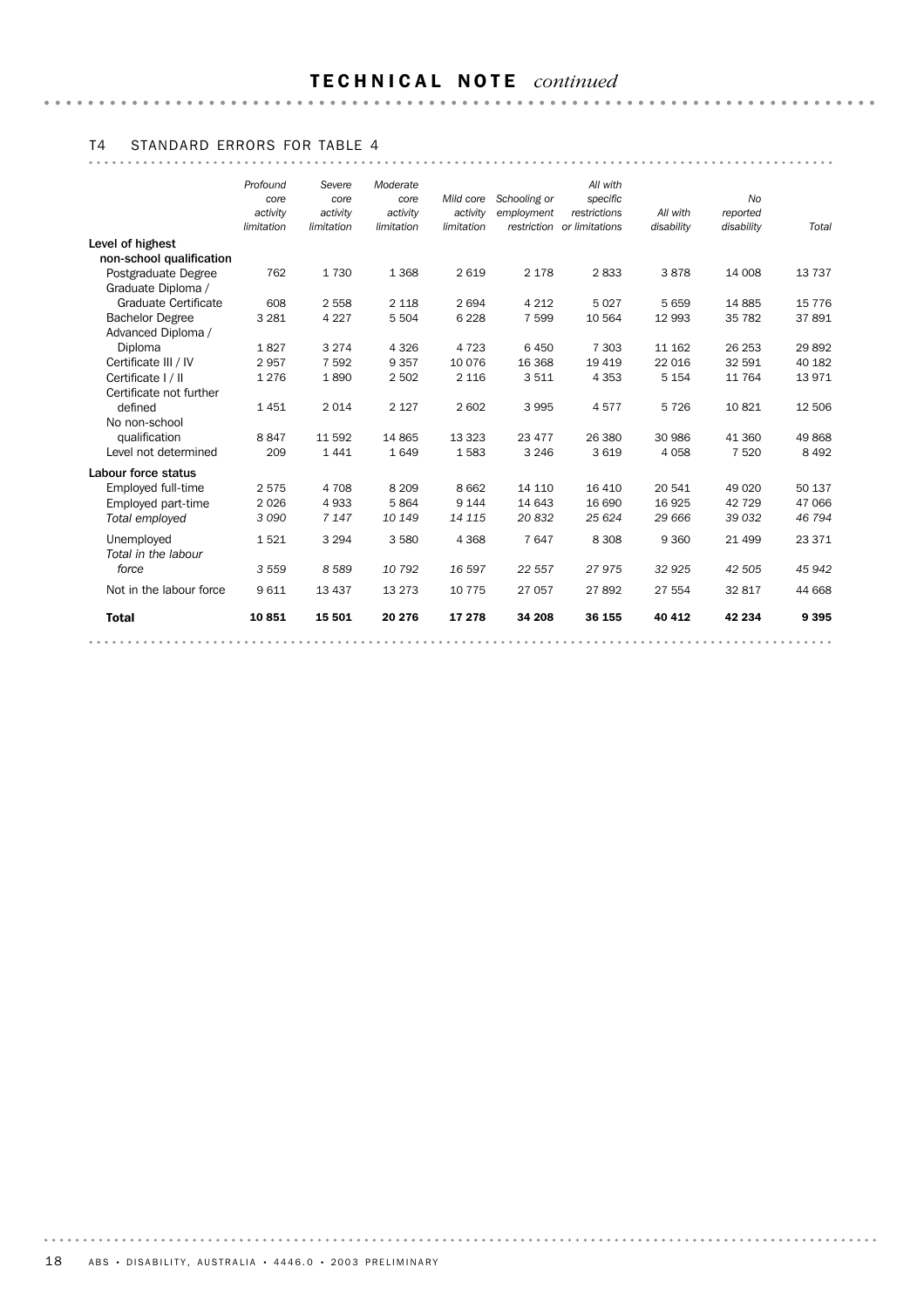### GLOSSARY

| Australian Standard<br><b>Classification of Education</b><br>(ASCED) | The ASCED is the current national standard classification which includes all sectors of<br>the Australian education system, that is, schools, vocational education and training, and<br>higher education. From 2001, ASCED replaced a number of classifications used in<br>administrative and statistical systems, including the ABS Classification of Qualifications<br>(ABSCQ). The ASCED comprises two classifications: Level of Education and Field of<br>Education. See Australian Standard Classification of Education (ASCED), 2001 (cat. no.<br>$1272.0$ ).                                                                                          |
|----------------------------------------------------------------------|--------------------------------------------------------------------------------------------------------------------------------------------------------------------------------------------------------------------------------------------------------------------------------------------------------------------------------------------------------------------------------------------------------------------------------------------------------------------------------------------------------------------------------------------------------------------------------------------------------------------------------------------------------------|
| Communication                                                        | This activity comprises the following tasks:<br>understanding family or friends<br>• being understood by family or friends<br>■ understanding strangers<br>• being understood by strangers.                                                                                                                                                                                                                                                                                                                                                                                                                                                                  |
| Core activities                                                      | Core activities are communication, mobility and self care.                                                                                                                                                                                                                                                                                                                                                                                                                                                                                                                                                                                                   |
| Core activity limitation                                             | Four levels of core activity limitation are determined based on whether a person needs<br>help, has difficulty, or uses aids or equipment with any of the core activities<br>(communication, mobility or self care). A person's overall level of core activity limitation<br>is determined by their highest level of limitation in these activities.                                                                                                                                                                                                                                                                                                         |
|                                                                      | The four levels of limitation are:<br>profound: the person is unable to do, or always needs help with, a core activity task.<br>severe: the person<br>sometimes needs help with a core activity task<br>• has difficulty understanding or being understood by family or friends, or<br>• can communicate more easily using sign language or other non-spoken forms of<br>communication.<br>moderate: the person needs no help but has difficulty with a core activity task.<br>■ mild: the person needs no help and has no difficulty with any of the core activity tasks,<br>but<br>$\blacksquare$ uses aids and equipment<br>cannot easily walk 200 metres |
|                                                                      | ■ cannot walk up and down stairs without a handrail<br>■ cannot easily bend to pick up an object from the floor<br>cannot use public transport<br>can use public transport but needs help or supervision, or<br>needs no help or supervision but has difficulty using public transport.                                                                                                                                                                                                                                                                                                                                                                      |
| Disability                                                           | In the context of health experience, the International Classification of Functioning,<br>Disability and Health (ICF) defines disability as an umbrella term for impairments,<br>activity limitations and participation restrictions. It denotes the negative aspects of the<br>interaction between an individual (with a health condition) and that individual's<br>contextual factors (environment and personal factors).                                                                                                                                                                                                                                   |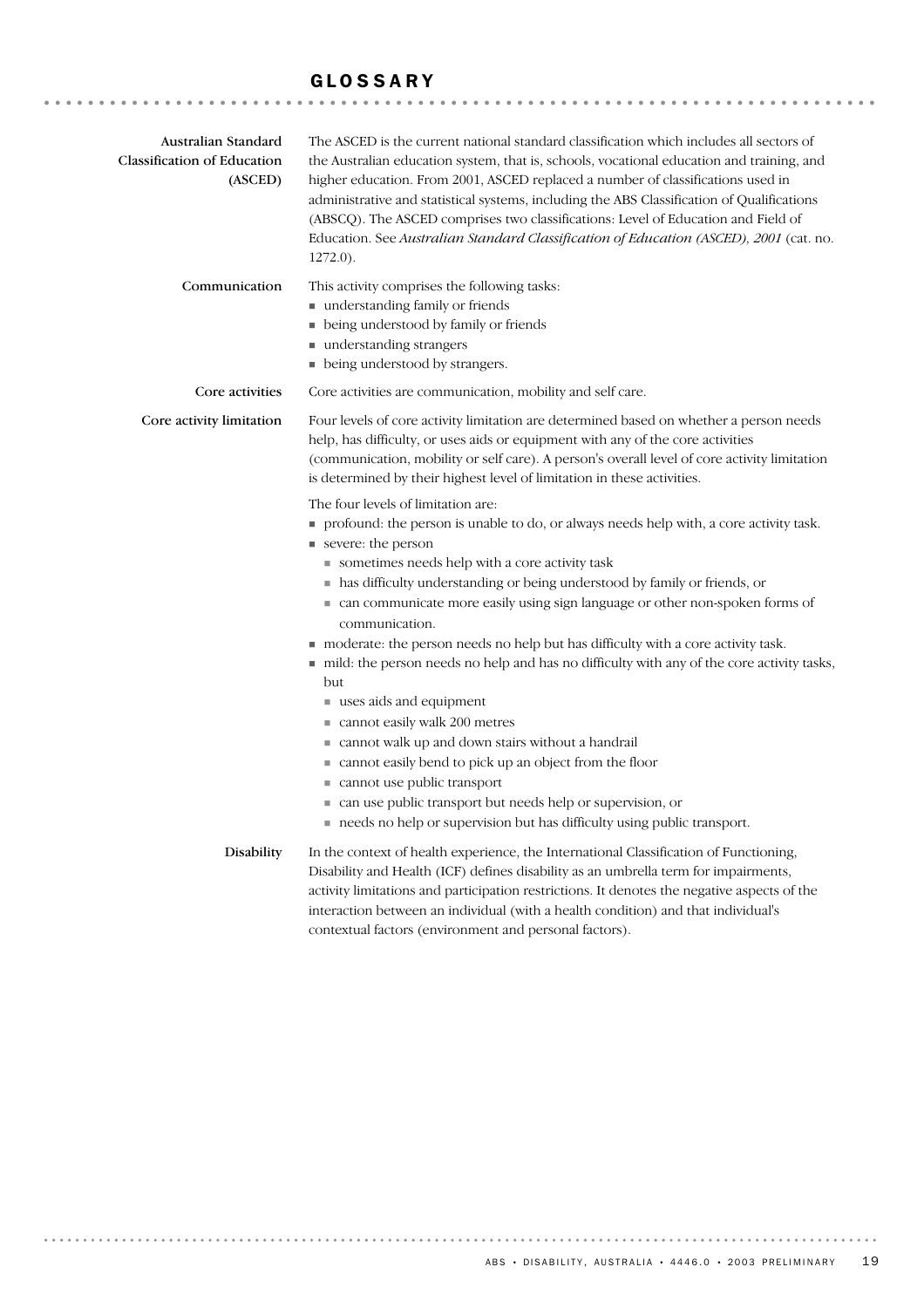# GLOSSARY *continued*

|                               | Persons are considered to have a disability if they have a limitation, restriction or                              |
|-------------------------------|--------------------------------------------------------------------------------------------------------------------|
| Disability continued          | impairment, which has lasted, or is likely to last, for at least six months and restricts                          |
|                               | everyday activities. This includes:                                                                                |
|                               | loss of sight (not corrected by glasses or contact lenses)                                                         |
|                               | • loss of hearing where communication is restricted, or, an aid to assist with or                                  |
|                               | substitute for hearing is used                                                                                     |
|                               | • speech difficulties                                                                                              |
|                               | • shortness of breath or breathing difficulties causing restriction                                                |
|                               | • chronic or recurrent pain or discomfort causing restriction                                                      |
|                               | • blackouts, fits, or loss of consciousness                                                                        |
|                               | difficulty learning or understanding<br>■ incomplete use of arms or fingers                                        |
|                               | difficulty gripping or holding things                                                                              |
|                               | ■ incomplete use of feet or legs                                                                                   |
|                               | nervous or emotional condition causing restriction                                                                 |
|                               | restriction in physical activities or in doing physical work                                                       |
|                               | disfigurement or deformity                                                                                         |
|                               | mental illness or condition requiring help or supervision                                                          |
|                               | • long-term effects of head injury, stroke or other brain damage causing restriction                               |
|                               | receiving treatment or medication for any other long-term conditions or ailments and                               |
|                               | still restricted                                                                                                   |
|                               | • any other long-term conditions resulting in a restriction.                                                       |
| Employed                      | Persons who reported that they had worked in a job, business or farm during the                                    |
|                               | reference week (the full week prior to the date of interview); or that they had a job in                           |
|                               | the reference week but were not at work.                                                                           |
| <b>Employment restriction</b> | A person with one or more disabilities has an employment restriction if, because of their                          |
|                               | disability, they:                                                                                                  |
|                               | • are permanently unable to work                                                                                   |
|                               | • are restricted in the type of work they can or could do                                                          |
|                               | need or would need at least one day a week off work on average                                                     |
|                               | • are restricted in the number of hours they can or could work                                                     |
|                               | require or would require an employer to provide special equipment, modify the work                                 |
|                               | environment or make special arrangements<br>• require assistance from a disability job placement program or agency |
|                               | need a support person at work                                                                                      |
|                               | need or would need to be given ongoing assistance or supervision, or                                               |
|                               | would find it difficult to change jobs or get a better job.                                                        |
|                               | This information was collected for persons aged 15-64 years with one or more                                       |
|                               | disabilities, living in households.                                                                                |
| Full-time or part-time worker | Full-time work is defined as 35 hours or more per week.                                                            |
|                               | For employed persons, full-time or part-time status is determined by the actual and/or                             |
|                               | usual number of hours worked in all jobs during the reference period.                                              |
| Labour force status           | A classification of the population aged 15 years or over into employed, unemployed or                              |
|                               | not in the labour force.                                                                                           |
| Level of highest non-school   | Level of highest non-school qualification identifies the highest achievement a person has                          |
| qualification                 | attained in any area of study. It is not a measurement of the relative importance of                               |
|                               | different fields of study, but a ranking of qualifications and other educational attainments                       |
|                               | regardless of the particular area of study or the type of institution at which the study was                       |
|                               | undertaken. Level of highest non-school qualification is based on the Australian Standard                          |
|                               | Classification of Education (ASCED), 2001.                                                                         |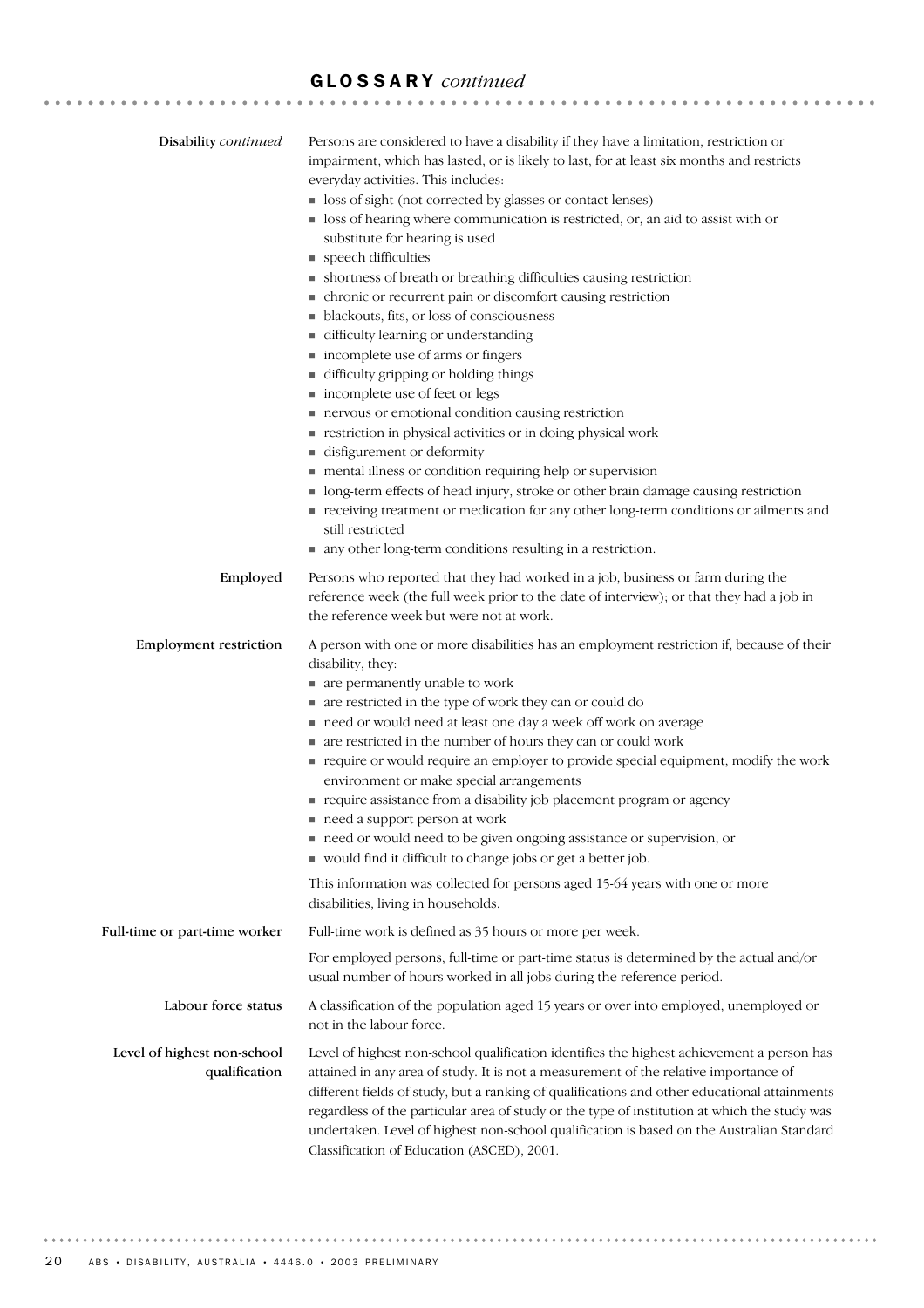# GLOSSARY *continued*

| Long-term condition                   | A disease or disorder which has lasted or is likely to last for at least six months; or a<br>disease, disorder or event (e.g. stroke, poisoning, accident etc.) which produces an<br>impairment or restriction which has lasted or is likely to last for at least six months.<br>Long-term health conditions have been coded to a classification based on the World<br>Health Organisation's International Classification of Diseases, 10th Revision (ICD-10). |
|---------------------------------------|----------------------------------------------------------------------------------------------------------------------------------------------------------------------------------------------------------------------------------------------------------------------------------------------------------------------------------------------------------------------------------------------------------------------------------------------------------------|
| Mild core activity limitation         | See Core activity limitation.                                                                                                                                                                                                                                                                                                                                                                                                                                  |
| Mobility                              | Mobility comprises the following tasks:<br>getting into or out of a bed or chair<br>moving about the usual place of residence<br>going to or getting around a place away from the usual place of residence<br>walking 200 metres<br>٠<br>valking up and down stairs without a handrail<br>• bending and picking up an object from the floor<br>using public transport.                                                                                         |
| Moderate core activity<br>limitation  | See Core activity limitation.                                                                                                                                                                                                                                                                                                                                                                                                                                  |
| Non-core restriction                  | A restriction in employment and/or schooling.                                                                                                                                                                                                                                                                                                                                                                                                                  |
| Not in the labour force               | Persons who, during the reference period, were neither employed nor unemployed.<br>They include persons who were keeping house (unpaid), retired, voluntarily inactive,<br>permanently unable to work, in institutions, trainee teachers, members of contemplative<br>religious orders, and persons whose only activity during the reference period was jury<br>service or unpaid voluntary work.                                                              |
| Participation rate                    | In the context of labour force statistics, the participation rate for any group is the<br>number of persons in the labour force (i.e. employed persons plus unemployed persons)<br>expressed as a percentage of the population aged 15 years and over in the same group.<br>In this publication, the population is restricted to persons aged 15-64 years.                                                                                                     |
| Profound core activity<br>limitation  | See Core activity limitation.                                                                                                                                                                                                                                                                                                                                                                                                                                  |
| Limitation                            | A person has a limitation if they have difficulty doing a particular activity, needs<br>assistance from another person or uses an aid.                                                                                                                                                                                                                                                                                                                         |
| Schooling restriction                 | A schooling restriction is determined for persons aged 5-20 years who have one or more<br>disabilities if, because of their disability, they:<br>■ are unable to attend school<br>attend a special school<br>attend special classes at an ordinary school<br>need at least one day a week off school on average, or<br>• have difficulty at school.                                                                                                            |
| Self care                             | This activity comprises the following tasks: showering or bathing, dressing, eating,<br>toileting, and bladder or bowel control.                                                                                                                                                                                                                                                                                                                               |
| Severe core activity limitation       | See Core activity limitation.                                                                                                                                                                                                                                                                                                                                                                                                                                  |
| Specific limitation or<br>restriction | A limitation in core activities, or a restriction in schooling or employment. This<br>corresponds with the concept of 'handicap' used in ABS publications on disability prior<br>to 1998.                                                                                                                                                                                                                                                                      |
| Unemployed                            | Persons aged 15 years and over who were not employed during the reference period, but<br>who actively looked for work and were available to start work.                                                                                                                                                                                                                                                                                                        |
| Unemployment rate                     | The unemployment rate for any group is the number of unemployed persons in that<br>group expressed as a percentage of the labour force (i.e. employed persons plus<br>unemployed persons) in the same group.                                                                                                                                                                                                                                                   |